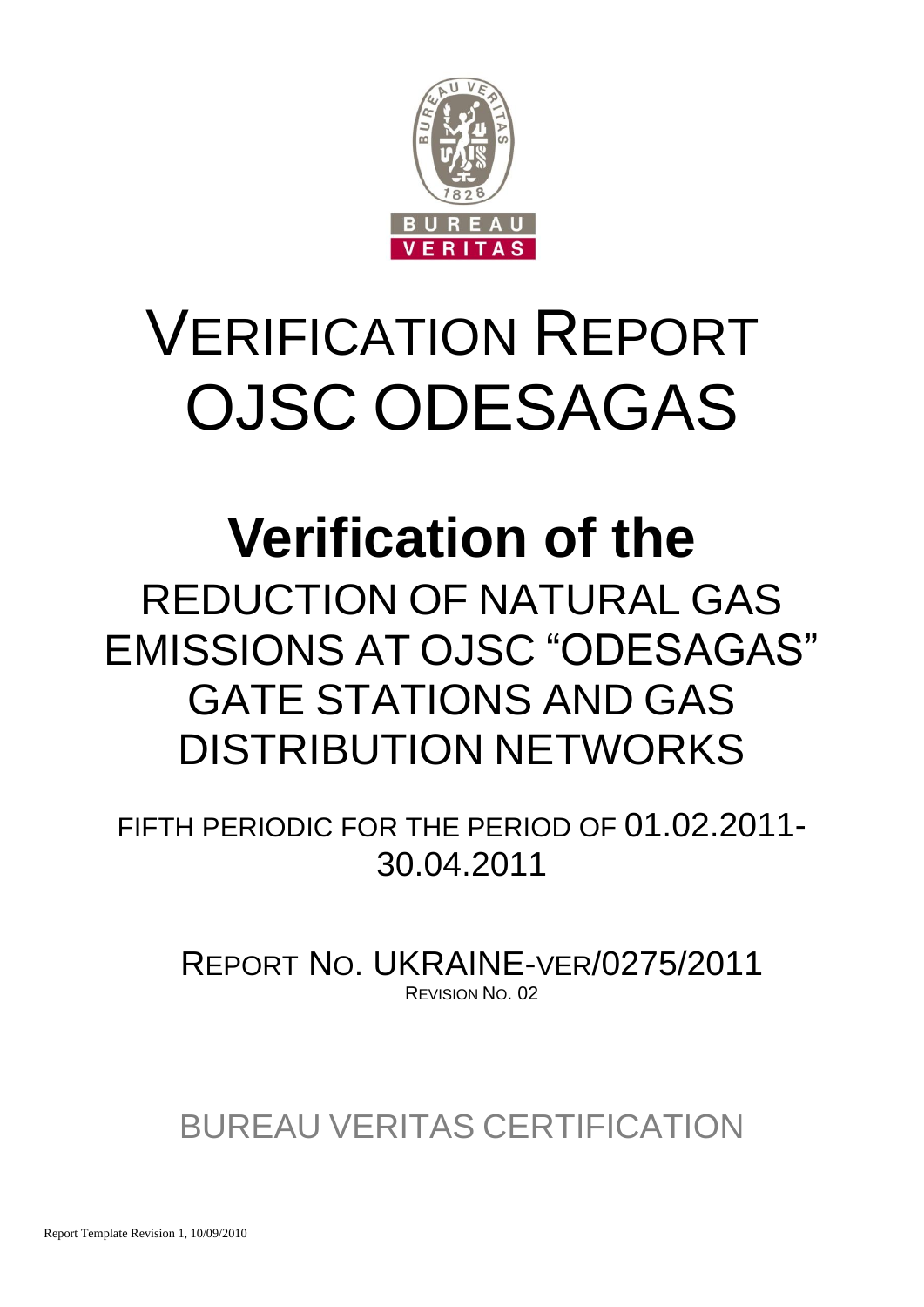#### **BUREAU VERITAS CERTIFICATION**

### Report No: UKRAINE-ver/0275/2011



| Date of first issue:<br>05.05.2011                                                                                                                |                                   | Organizational unit:<br><b>Bureau Veritas Certification</b><br><b>Holding SAS</b>                                                                                                                                                                                                                                                                                                                                                                                                                                                                                                                                                                                                                                                                                                                                                                                                                                                                                                                                                                                                                                                                                                                                                                                                                                                                                                                                                                                                                                                                                                                                                                                                                                                                                                                                                                                                                                             |                                             |
|---------------------------------------------------------------------------------------------------------------------------------------------------|-----------------------------------|-------------------------------------------------------------------------------------------------------------------------------------------------------------------------------------------------------------------------------------------------------------------------------------------------------------------------------------------------------------------------------------------------------------------------------------------------------------------------------------------------------------------------------------------------------------------------------------------------------------------------------------------------------------------------------------------------------------------------------------------------------------------------------------------------------------------------------------------------------------------------------------------------------------------------------------------------------------------------------------------------------------------------------------------------------------------------------------------------------------------------------------------------------------------------------------------------------------------------------------------------------------------------------------------------------------------------------------------------------------------------------------------------------------------------------------------------------------------------------------------------------------------------------------------------------------------------------------------------------------------------------------------------------------------------------------------------------------------------------------------------------------------------------------------------------------------------------------------------------------------------------------------------------------------------------|---------------------------------------------|
| Client:<br>OJSC "Odesagas"                                                                                                                        | Client ref.:                      | Vitaliy Gerasymenko                                                                                                                                                                                                                                                                                                                                                                                                                                                                                                                                                                                                                                                                                                                                                                                                                                                                                                                                                                                                                                                                                                                                                                                                                                                                                                                                                                                                                                                                                                                                                                                                                                                                                                                                                                                                                                                                                                           |                                             |
| Summary:<br>was conducted using Bureau Veritas Certification internal procedures.<br>Actions Requests (CR, CAR and FAR), presented in Appendix A. |                                   | Bureau Veritas Certification has made the 5 <sup>th</sup> periodic for the period of 01.02.2011-30.04.2011 verification of<br>the "Reduction of natural gas emissions at OJSC "Odesagas" gate stations and gas distribution networks"<br>implemented in Odesa city and region, Ukraine, and applying the JI specific approach, on the basis of<br>UNFCCC criteria for the JI, as well as criteria given to provide for consistent project operations, monitoring and<br>reporting. UNFCCC criteria refer to Article 6 of the Kyoto Protocol, the JI rules and modalities and the<br>subsequent decisions by the JI Supervisory Committee, as well as the host country criteria.<br>The verification scope is defined as a periodic independent review and ex post determination by the Accredited<br>Entity of the monitored reductions in GHG emissions during defined verification period, and consisted of the<br>following three phases: i) desk review of the project design and the baseline and monitoring plan; ii) follow-up<br>interviews with project stakeholders; iii) resolution of outstanding issues and the issuance of the final<br>verification report and opinion. The overall verification, from Contract Review to Verification Report & Opinion,<br>The first output of the verification process is a list of Clarification, Corrective Actions Requests, Forward<br>In summary, Bureau Veritas Certification confirms that the project is implemented as per determined changes.<br>Installed equipment being essential for generating emission reduction runs reliably and is calibrated<br>appropriately. The monitoring system is in place and the project is ready to generate GHG emission<br>reductions. The GHG emission reduction is calculated without material misstatements, and the ERUs issued<br>totalize 111504 tons of CO2eq for the monitoring period from 01/02/2011 to 30/04/2011. |                                             |
|                                                                                                                                                   |                                   | Our opinion relates to the project's GHG emissions and resulting GHG emission reductions reported and<br>related to the approved project baseline and monitoring, and its associated documents.                                                                                                                                                                                                                                                                                                                                                                                                                                                                                                                                                                                                                                                                                                                                                                                                                                                                                                                                                                                                                                                                                                                                                                                                                                                                                                                                                                                                                                                                                                                                                                                                                                                                                                                               |                                             |
| Report No.:<br>UKRAINE-ver/0275/2011                                                                                                              | Subject Group:<br>JI              |                                                                                                                                                                                                                                                                                                                                                                                                                                                                                                                                                                                                                                                                                                                                                                                                                                                                                                                                                                                                                                                                                                                                                                                                                                                                                                                                                                                                                                                                                                                                                                                                                                                                                                                                                                                                                                                                                                                               |                                             |
| Project title:<br>"Reduction of natural gas emissions at<br>OJSC "Odesagas" gate stations and gas<br>distribution networks "                      |                                   |                                                                                                                                                                                                                                                                                                                                                                                                                                                                                                                                                                                                                                                                                                                                                                                                                                                                                                                                                                                                                                                                                                                                                                                                                                                                                                                                                                                                                                                                                                                                                                                                                                                                                                                                                                                                                                                                                                                               |                                             |
| Work carried out by:<br>Team Leader, Lead verifier:<br>Team Member, verifier:                                                                     | Oleg Skoblyk<br>Kateryna Zinevych | ator                                                                                                                                                                                                                                                                                                                                                                                                                                                                                                                                                                                                                                                                                                                                                                                                                                                                                                                                                                                                                                                                                                                                                                                                                                                                                                                                                                                                                                                                                                                                                                                                                                                                                                                                                                                                                                                                                                                          |                                             |
| Work reviewed by:                                                                                                                                 |                                   |                                                                                                                                                                                                                                                                                                                                                                                                                                                                                                                                                                                                                                                                                                                                                                                                                                                                                                                                                                                                                                                                                                                                                                                                                                                                                                                                                                                                                                                                                                                                                                                                                                                                                                                                                                                                                                                                                                                               |                                             |
| Ivan Sokolov - Internal Technical Reviewer                                                                                                        |                                   | Client or responsible organizational unit                                                                                                                                                                                                                                                                                                                                                                                                                                                                                                                                                                                                                                                                                                                                                                                                                                                                                                                                                                                                                                                                                                                                                                                                                                                                                                                                                                                                                                                                                                                                                                                                                                                                                                                                                                                                                                                                                     | No distribution without permission from the |
| Work approved by:<br>Flavio Gomes - Operational Manager SAS                                                                                       |                                   | tas Certification<br>Limited distribution                                                                                                                                                                                                                                                                                                                                                                                                                                                                                                                                                                                                                                                                                                                                                                                                                                                                                                                                                                                                                                                                                                                                                                                                                                                                                                                                                                                                                                                                                                                                                                                                                                                                                                                                                                                                                                                                                     |                                             |
| Date of this revision:<br>Rev. No.:<br>09/05/2011<br>02                                                                                           | Number of pages:<br>28            | Unrestricted distribution                                                                                                                                                                                                                                                                                                                                                                                                                                                                                                                                                                                                                                                                                                                                                                                                                                                                                                                                                                                                                                                                                                                                                                                                                                                                                                                                                                                                                                                                                                                                                                                                                                                                                                                                                                                                                                                                                                     |                                             |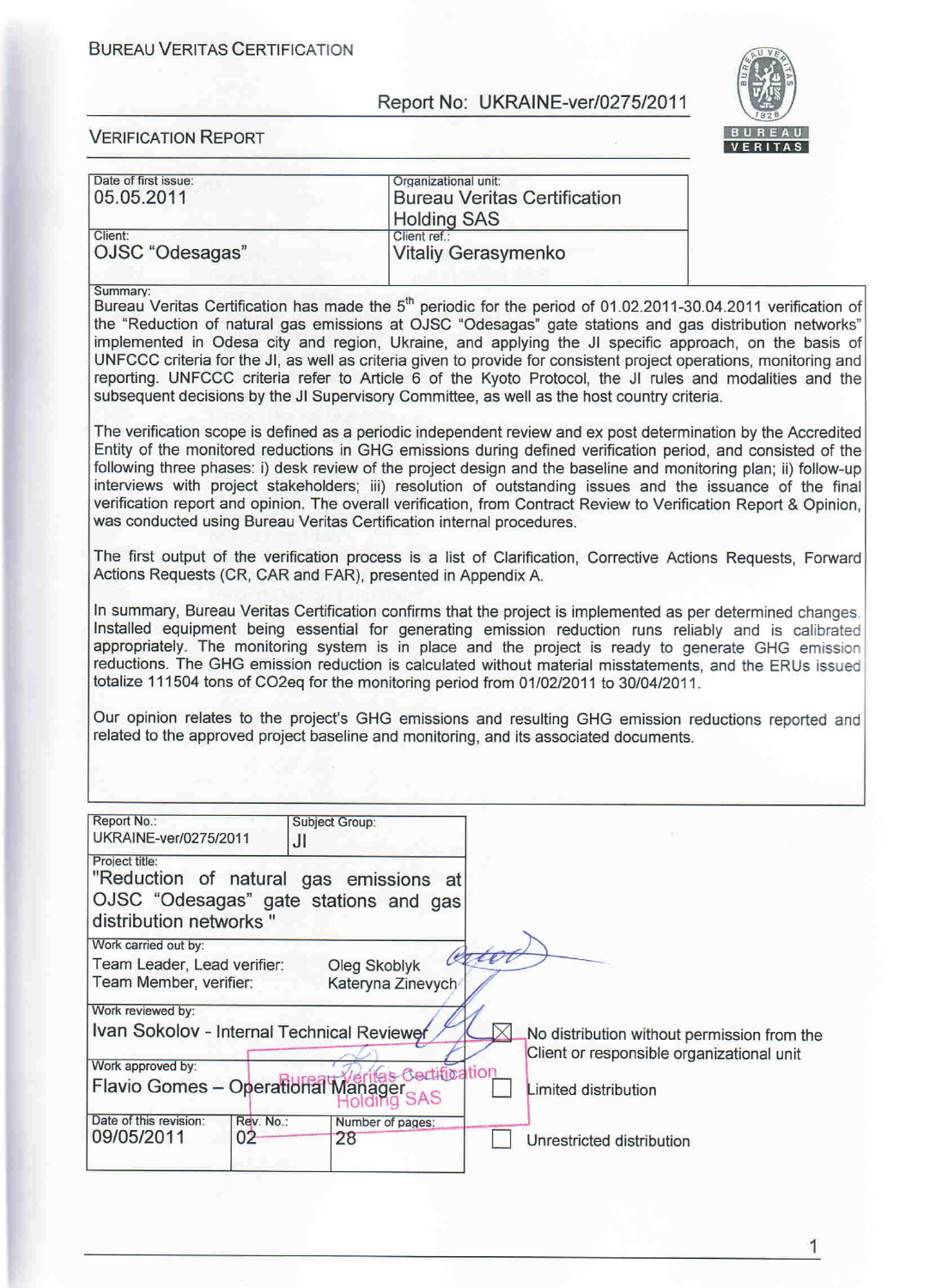

#### VERIFICATION REPORT

#### **Abbreviations**

| <b>AIE</b>      | <b>Accredited Independent Entity</b>                  |
|-----------------|-------------------------------------------------------|
| <b>BVCH</b>     | <b>Bureau Veritas Certification Holding SAS</b>       |
| <b>CAR</b>      | <b>Corrective Action Request</b>                      |
| <b>CGDP</b>     | <b>Cabinet Gas-Distribution Posts</b>                 |
| CL.             | <b>Clarification Request</b>                          |
| CO <sub>2</sub> | <b>Carbon Dioxide</b>                                 |
| ERU             | <b>Emission Reduction Unit</b>                        |
| <b>FAR</b>      | <b>Forward Action Request</b>                         |
| <b>GHG</b>      | Green House Gas(es)                                   |
| GDP             | <b>Gas-Distribution Posts</b>                         |
| <b>IETA</b>     | International Emissions Trading Association           |
| JI              | Joint Implementation                                  |
| <b>JISC</b>     | <b>JI Supervisory Committee</b>                       |
| MoV             | <b>Means of Verification</b>                          |
| MΡ              | <b>Monitoring Plan</b>                                |
| <b>OJSC</b>     | Open Joint Stock Company                              |
| <b>PCF</b>      | Prototype Carbon Fund                                 |
| <b>PDD</b>      | <b>Project Design Document</b>                        |
| <b>UNFCCC</b>   | United Nations Framework Convention on Climate Change |
|                 |                                                       |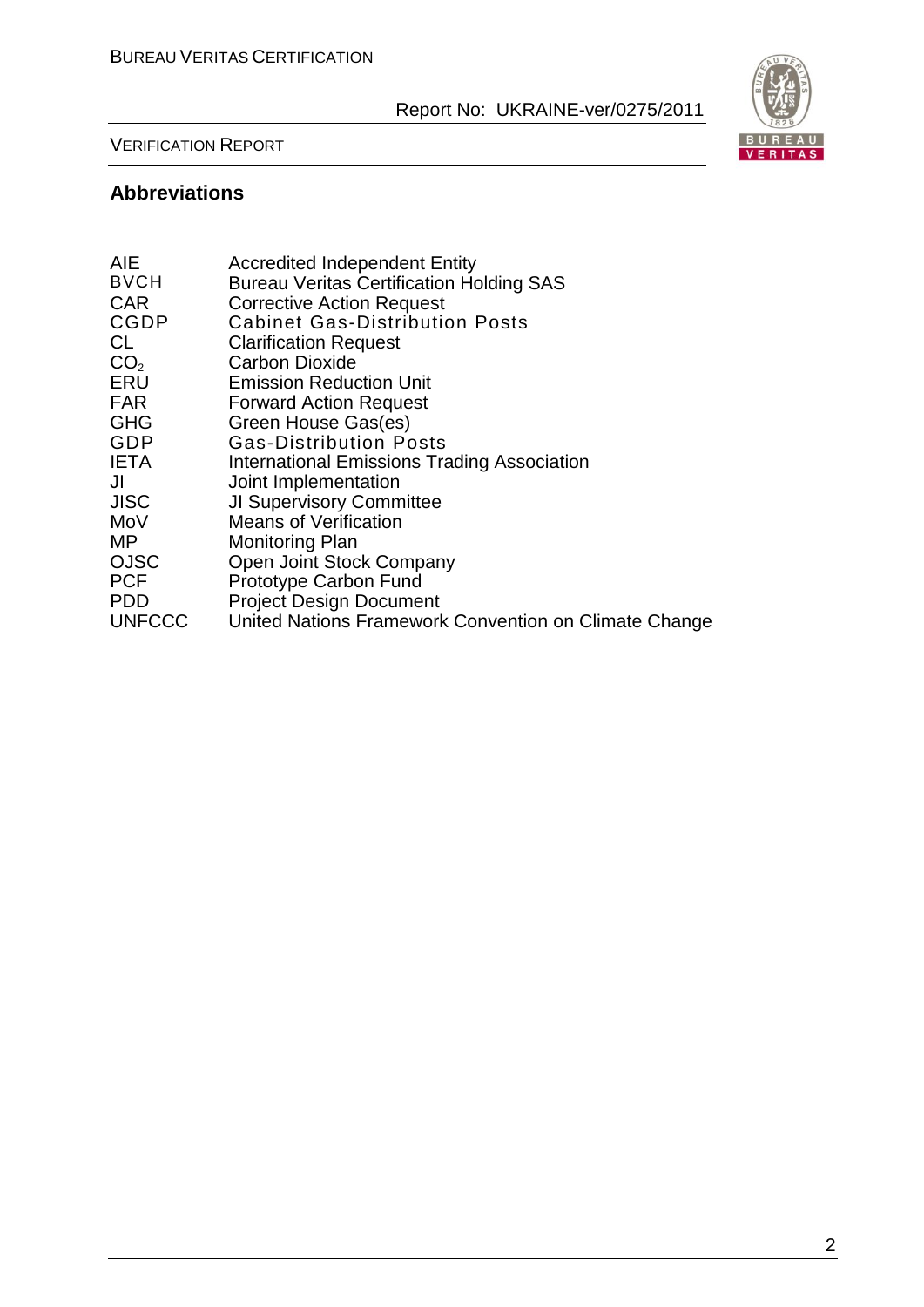

# BUREAU<br>VERITAS

VERIFICATION REPORT

### *Table of Contents Page*

| $\mathbf{1}$   |                                                                              |                |
|----------------|------------------------------------------------------------------------------|----------------|
| 1.1            | Objective                                                                    | $\overline{4}$ |
| 1.2            | Scope                                                                        | $\overline{4}$ |
| 1.3            | <b>Verification Team</b>                                                     | $\overline{4}$ |
| $\overline{2}$ |                                                                              |                |
| 2.1            | <b>Review of Documents</b>                                                   | 5              |
| 2.2            | Follow-up Interviews                                                         | 6              |
| 2.3            | Resolution of Clarification, Corrective and Forward Action<br>Requests       | 6              |
| 3              |                                                                              |                |
| 3.1            | Project approval by Parties involved (90-91)                                 | $\tau$         |
| 3.2            | Project implementation (92-93)                                               | $\overline{7}$ |
| 3.3            | Compliance of the monitoring plan with the monitoring<br>methodology (94-98) | 10             |
| 3.4            | Revision of monitoring plan (99-100)                                         | 10             |
| 3.5            | Data management (101)                                                        | 10             |
| 3.6            | Verification regarding programmes of activities (102-110)                    | 12             |
| 4              |                                                                              |                |
| 5              |                                                                              |                |
|                | APPENDIX A: COMPANY PROJECT VERIFICATION PROTOCOL                            | 17             |
|                | APPENDIX B: VERIFICATION TEAM                                                | 25             |
|                |                                                                              |                |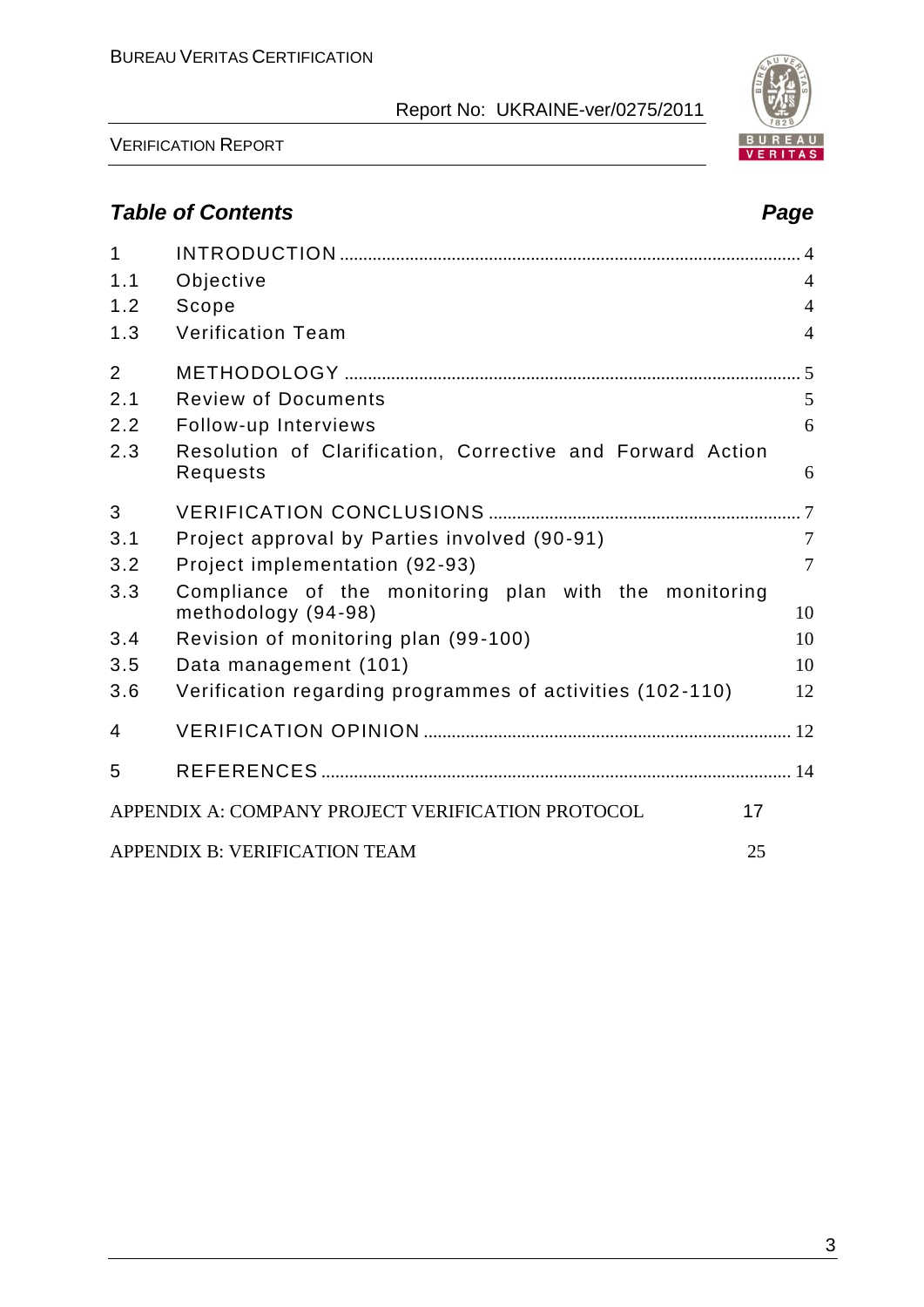

VERIFICATION REPORT

#### **1 INTRODUCTION**

OJSC Odesagas has commissioned Bureau Veritas Certification Holding SAS to verify the emissions reductions of its JI project " Reduction of natural gas emissions at OJSC "Odesagas" gate stations and gas distribution networks" in Odessa city and Odessa region, Ukraine.

This report summarizes the findings of the verification of the project, performed on the basis of UNFCCC criteria, as well as criteria given to provide for consistent project operations, monitoring and reporting.

#### **1.1 Objective**

Verification is the periodic independent review and ex post determination by the Accredited Independent Entity of the monitored reductions in GHG emissions during defined verification period.

The objective of verification can be divided in Initial Verification and Periodic Verification.

UNFCCC criteria refer to Article 6 of the Kyoto Protocol, the JI rules and modalities and the subsequent decisions by the JI Supervisory Committee, as well as the host country criteria.

#### **1.2 Scope**

The verification scope is defined as an independent and objective review of the project design document, the project"s baseline study and monitoring plan and other relevant documents. The information in these documents is reviewed against Kyoto Protocol requirements, UNFCCC rules and associated interpretations.

The verification is not meant to provide any consulting towards the Client. However, stated requests for clarifications and/or corrective actions may provide input for improvement of the project monitoring towards reductions in the GHG emissions.

#### **1.3 Verification Team**

The verification team consists of the following personnel:

Oleg Skoblyk Bureau Veritas Certification Team Leader, Climate Change Lead Verifier

Kateryna Zinevych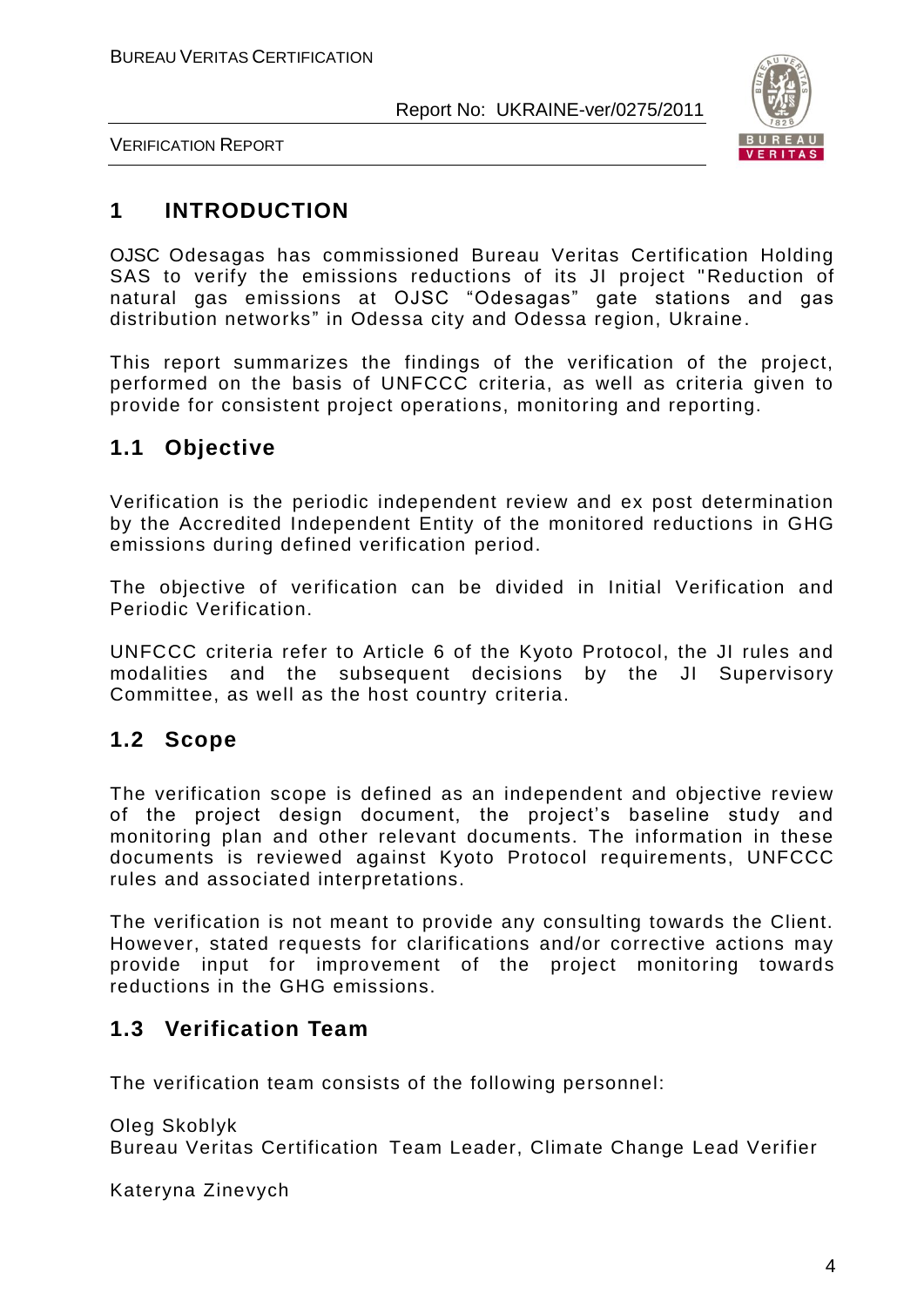

VERIFICATION REPORT

Bureau Veritas Certification Climate Change Verifier

This verification report was reviewed by:

Ivan Sokolov Bureau Veritas Certification, Internal Technical Reviewer

#### **2 METHODOLOGY**

The overall verification, from Contract Review to Verification Report & Opinion, was conducted using Bureau Veritas Certification internal procedures.

In order to ensure transparency, a verification protocol was customized for the project, according to the version 01 of the Joint Implementation Determination and Verification Manual, issued by the Joint Implementation Supervisory Committee at its 19 meeting on 04/12/2009. The protocol shows, in a transparent manner, criteria (requirements), means of verification and the results from verifying the identified criteria. The verification protocol serves the following purposes:

- It organizes, details and clarifies the requirements a JI project is expected to meet;
- It ensures a transparent verification process where the verifier will document how a particular requirement has been verified and the result of the verification.

The completed verification protocol is enclosed in Appendix A to this report.

#### **2.1 Review of Documents**

The Monitoring Report (MR) version 1 dated 04.05.2011 submitted by OJSC Odesagas and additional background documents related to the project design and baseline, i.e. country Law, Project Design Document (PDD), Approved CDM methodology (if applicable) and/or Guidance on criteria for baseline setting and monitoring, Host party criteria, Kyoto Protocol, Clarifications on Verification Requirements to be Checked by an Accredited Independent Entity were reviewed.

After the procedure of Internal Technical Review PP had to correct MR and issued new version 02 as of 05/05/2011.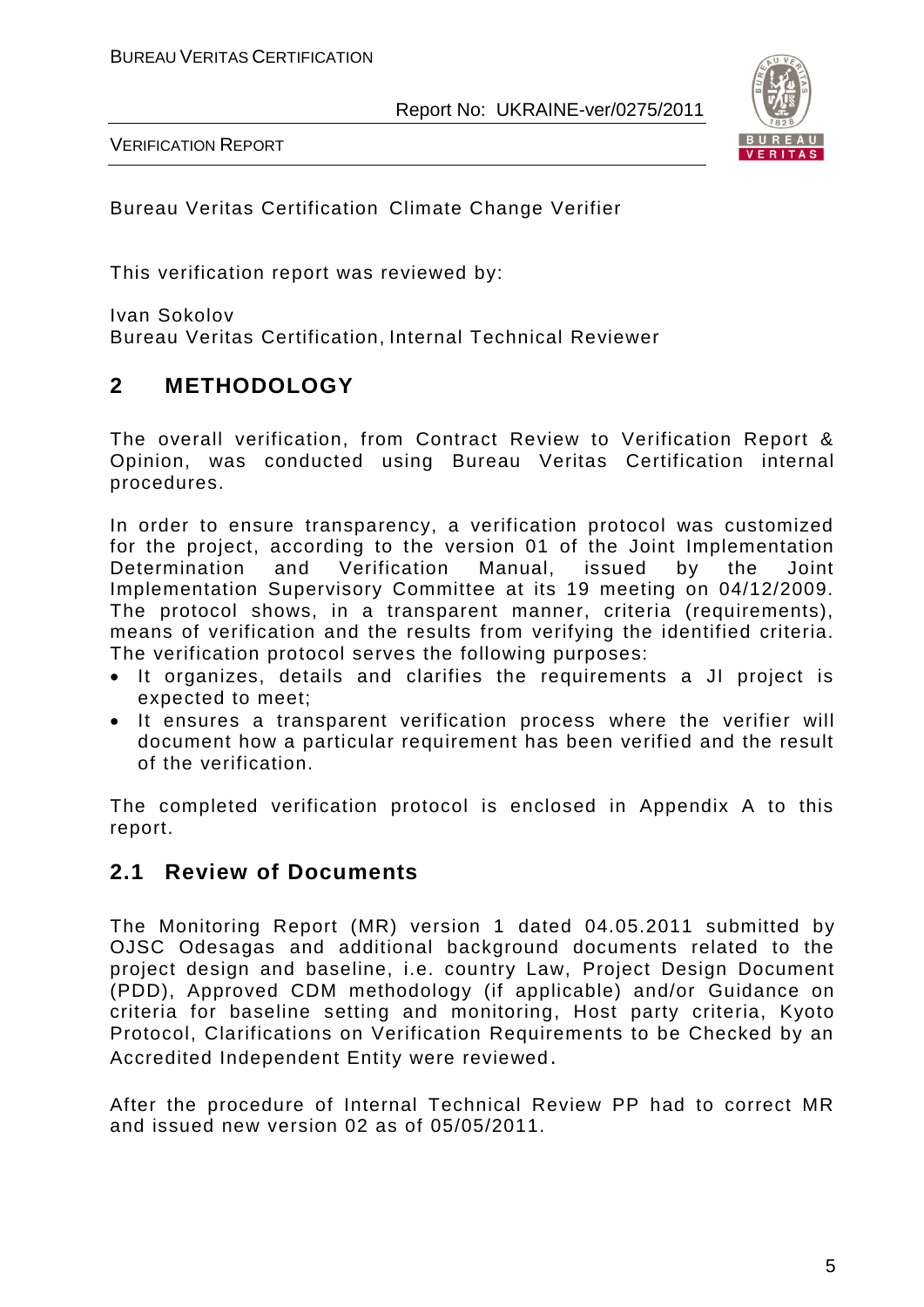

VERIFICATION REPORT

The verification findings presented in this report relate to the project as described in the PDD version 06 and Project Monitoring Report version 02.

#### **2.2 Follow-up Interviews**

On 15/02/2011 Bureau Veritas Certification performed on-site interviews with project stakeholders to confirm selected information and to resolve issues identified in the document review. Representatives of OJSC Odesagas were interviewed (see References). The main topics of the interviews are summarized in Table 1.

| Interviewed organization | <b>Interview topics</b>                       |  |  |  |  |
|--------------------------|-----------------------------------------------|--|--|--|--|
| OJSC Odesagas            | Organizational structure.                     |  |  |  |  |
|                          | Responsibilities and authorities.             |  |  |  |  |
|                          | Training of personnel.                        |  |  |  |  |
|                          | Quality management procedures and technology. |  |  |  |  |
|                          | Implementation of equipment (records).        |  |  |  |  |
|                          | Metering equipment control.                   |  |  |  |  |
|                          | Metering record keeping system, database.     |  |  |  |  |
|                          | Social impacts.                               |  |  |  |  |
|                          | Environmental impacts.                        |  |  |  |  |
| Consultant:              | Baseline methodology.                         |  |  |  |  |
| ITI Biotekhnika UAAN     | Monitoring plan.                              |  |  |  |  |
|                          | Monitoring report.                            |  |  |  |  |
|                          | Deviations from PDD.                          |  |  |  |  |

#### **Table 1 Interview topics**

#### **2.3 Resolution of Clarification, Corrective and Forward Action Requests**

The objective of this phase of the verification is to raise the requests for corrective actions and clarification and any other outstanding issues that needed to be clarified for Bureau Veritas Certification positive conclusion on the GHG emission reduction calculation.

If the Verification Team, in assessing the monitoring report and supporting documents, identifies issues that need to be corrected, clarified or improved with regard to the monitoring requirements, it should raise these issues and inform the project participants of these issues in the form of: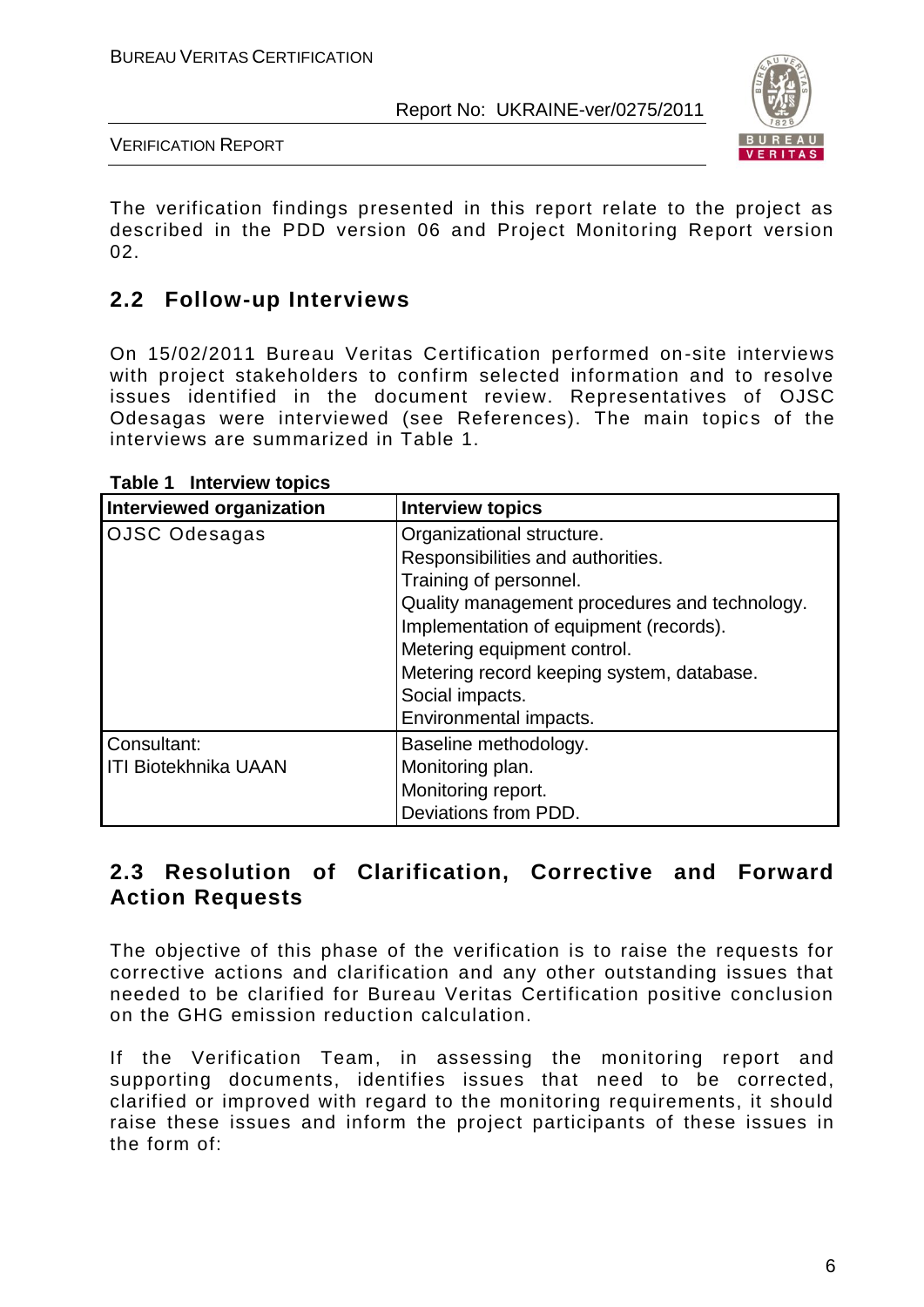

VERIFICATION REPORT

(a) Corrective action request (CAR), requesting the project participants to correct a mistake that is not in accordance with the monitoring plan;

(b) Clarification request (CL), requesting the project participants to provide additional information for the AIE to assess compliance with the monitoring plan;

(c) Forward action request (FAR), informing the project participants of an issue, relating to the monitoring that needs to be reviewed during the next verification period.

To guarantee the transparency of the verification process, the concerns raised are documented in more detail in the verification protocol in Appendix A.

#### **3 VERIFICATION CONCLUSIONS**

In the following sections, the conclusions of the verification are stated.

The findings from the desk review of the original monitoring documents and the findings from interviews during the follow up visit are described in the Verification Protocol in Appendix A.

The Clarification, Corrective and Forward Action Requests are stated, where applicable, in the following sections and are further documented in the Verification Protocol in Appendix A. The verification of the Project resulted in 2 Corrective Action Requests and 1 Clarification Request.

The number between brackets at the end of each section corresponds to the DVM paragraph.

#### **3.1 Project approval by Parties involved (90-91)**

Written project approval by Ukraine and Denmark has been issued by the NFP of that Party when submitting the first verification report to the secretariat for publication in accordance with paragraph 38 of the JI guidelines, at the latest. (see Reference)

The abovementioned written approval is unconditional.

#### **3.2 Project implementation (92-93)**

OJSC Odesagas is the company uniting gas supply facilities of 26 districts in Odessa region and gas supply facility in Odessa, and providing natural gas transportation and supply to industrial and domestic consumers.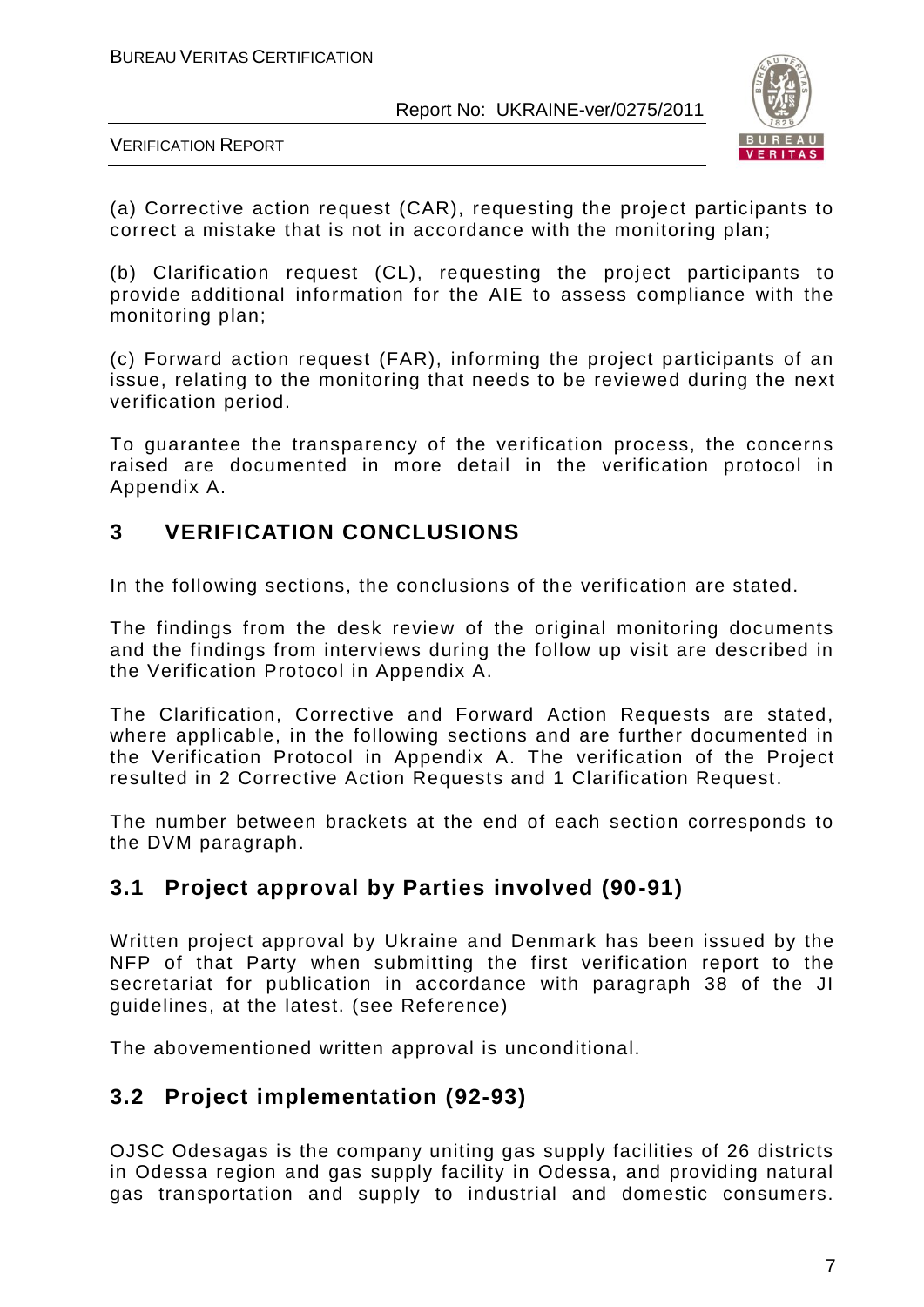

VERIFICATION REPORT

OJSC Odesagas controls 1917 gas-distribution posts and cabinet gasdistribution posts, among them 1851 (GDP, CGDP) are the OJSC Odesagas property. The structure of current gas transport rates does not include depreciation and investment needs of gas distribution enterprises, which does not ensure receipt of funds for performance of necessary repair works and modernization of gas networks, purchase of appropriate engineering equipment and components, and also results in increase of natural gas leakage at the objects of OJSC Odesagas.

The main goal of the project is reduction of natural gas leakages in gas distribution posts and in cabinet gas distribution posts, which will result in reduction of methane emissions into the air, which is a greenhouse gas. The main sources of leakage are junctions of the elements of gasdistribution posts and cabinet gas -distribution posts. Many connecting parts of GDP and CGDP require repair in the result of quick wear of compactor elements. Within the scope of the project for repair of GDP and CGDP equipment, for the purpose of leakage elimination, modern compacting materials will be used, replacing service and repair practice based on rubberized asbestos fabric and rubber gaskets, and compacting padding made of cotton fiber with fat soakage and asbestos graphite filler, which results in additional methane leakage, which is a greenhouse gas.

The project activity includes:

- Implementation of purposeful examination and technical maintenance (PETM) of gas-distribution posts and cabinet gas -distribution posts – modern and economically most efficient practice, which allows not only detection of leaking areas, but also determination of leakage volume (i.e., potential volume of gas leakage reduction. This is a key information for substantiation of types of repair and priority choice of its objects, which is important under short financing for elimination of all leakages. This activity will include purchase and calibration of modern measuring equipment, appropriate training of employees, development of monitoring map with the list of all equipment components to be regularly examined, creation of leakage data collection and storage system, and implementation of internal audit and quality system for elimination and accounting of methane leakage.
- Detection and measurement of leakage: monitoring system of leakages, including eliminated leakages (repaired equipment components) will be exercised on a regular basis (once in four days or once in a week, depending on the type of equipment) by specially trained personnel. Each component will be checked according to the monitoring map, and detected leakage will be duly marked with individual number; gas leakage volumes will be measured and registered in the database.
- Elimination of all detected leakages: repair of leaking junctions of GDP and CGDP elements within the scope of this project will vary from replacement of gaskets and wedge plugs, use of new sealants or compacting materials, to capital repair and replacement of safety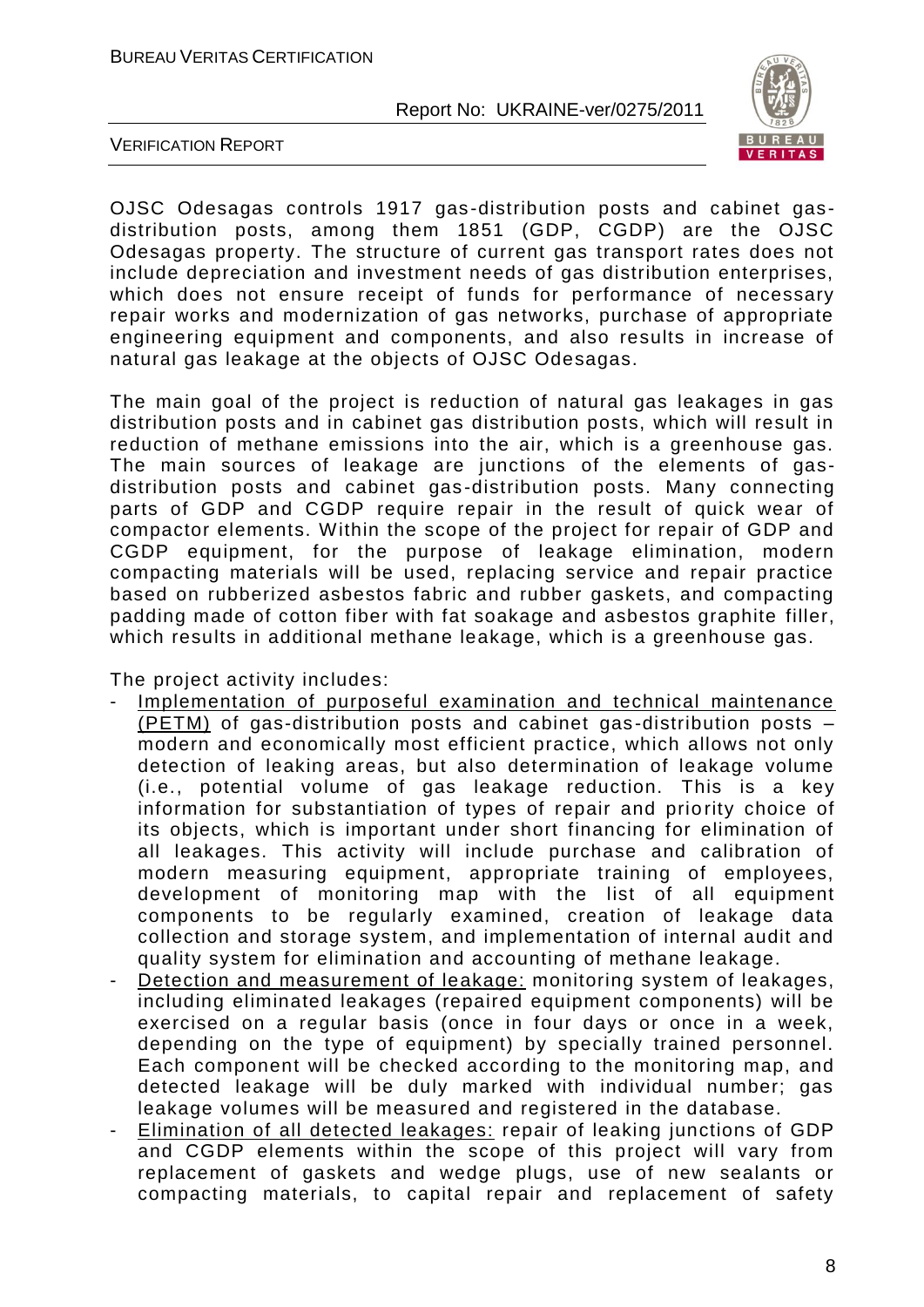

VERIFICATION REPORT

valves of pressure regulators, piston rods, installation of natural gas gauges. Repaired GDP and CGDP equipment components will be regularly checked as a part of a standard monitoring program (see above) to make sure they have not become the source of leakage again.

Duration of the project is not limited, as PETM, monitoring and leakage elimination programs are aimed to become a part of work of OJSC Odesagas. Reduction of emissions equivalent to CO2 is stated for period of crediting 18 years according to modality and Joint Implemen tation Procedures.

According PDD version 6 the project boundary include the methane leakage places as a result non-hermetic gas equipment of gas-distributing posts (GDP) and cabinet gas-distributing posts (CGDP). Total project boundary was included 1851 GDP (CGDP). During 2005 – 2010 years at the frame of project was repaired, reconstructed and changed 1010 GDP (CGDP). During monitoring period was repaired, reconstructed and changed 108 GDP (CGDP): on 50 GDP (CGDP) was full changed, on 12 GDP (CGDP) was particular changed (reconstructed) gas equipment on shutoff fittings of European manufacturers Pietro Fiorentini (www.fiorentini.com/), Tartarini (http://www.fisherregulators.com/tartarini/) and their analogues of a domestic production, on 46 GDP (CGDP) was made repair of gas equipment – hermetic sealing connections. List of all repaired, reconstructed and changed GDP (CGDP) during monotoring period are in Annex A to the Monitoring Report.

The project activity for current monitoring period is further accomplishment of purposeful examination and technical maintenance (PETM) of all GDP (CGDP) gas equipment, switch was reconstructed (packaged) during all JI project operation time (for all JI project operation time was repaired gas equipment on 1118 GDP (CGDP).

Repaired during 2005-2010 years GDP (CGDP) gas equipment will be regularly checked as a part of a standard monitoring program to make sure they have not become the source of leakage again.

According to Monitoring Plan in PDD version 06 the regular repairs оf the components are done once per year, technical maintenance – once per half year.

Methane leakage volumes received in the result of measurements on the repairing GDP (CGDP) gas equipment are not exceeding the methane leakage volumes, which was measured after the first repair of equipment.

The implementation status of the project is fully operational during the whole monitoring period, which is 01/02/2011 – 30/04/2011.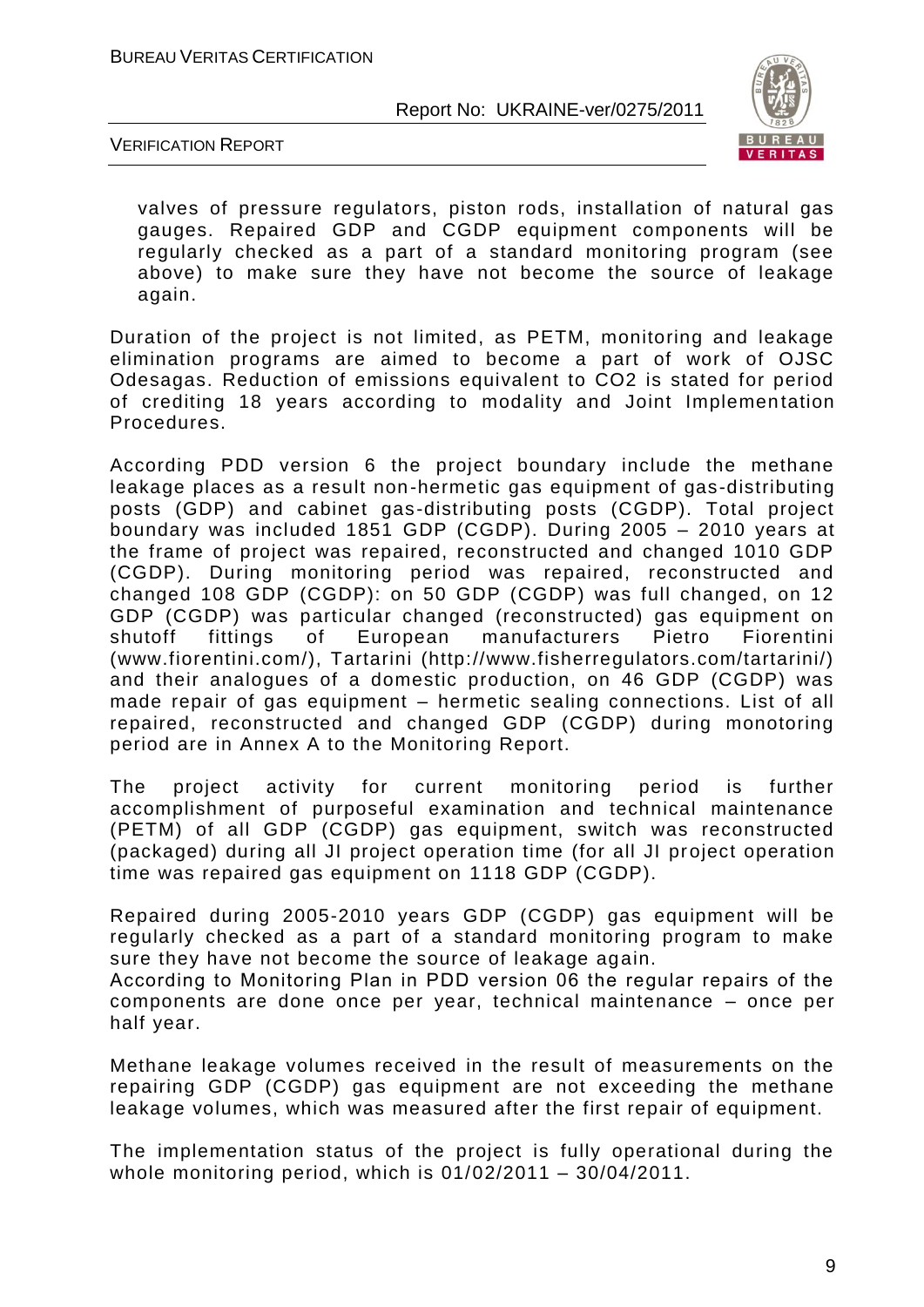

VERIFICATION REPORT

#### **3.3 Compliance of the monitoring plan with the monitoring methodology (94-98)**

The monitoring occurred in accordance with the monitoring plan included in the PDD regarding which the determination has been deemed final and is so listed on the UNFCCC JI website.

For calculating the emission reductions or enhancements of net removals, key factors, influencing the baseline emissions or net removals and the activity level of the project and the emissions or removals as well as risks associated with the project were taken into account, as appropriate.

Data sources used for calculating emission reductions or enhancements of net removals are clearly identified, reliable and transparent.

Emission factors, including default emission factors, are selected by carefully balancing accuracy and reasonableness, and appropriately justified of the choice.

The calculation of emission reductions or enhancements of net removals is based on conservative assumptions and the most plausible scenarios in a transparent manner.

#### **3.4 Revision of monitoring plan (99-100)**

Not applicable.

#### **3.5 Data management (101)**

The control and monitoring system is divided into three main parts:

1) Measurement of methane leakages before reconstruction (hermtization) of gas-distributing point

2) Measurement of methane leakages after reconstruction (hermtization) of gas-distributing point

3) Archiving and processing of obtained results

For measurement of natural gas leakage volumes it was decided to apply method on the basis of "Calibrated bag" technology described in Approved methodology of baseline AM0023 "Reduction of natural gas leakages from compressors and shut-off stations". One of problem of this methodology application is complication of accounting of fitting (applied for measurement) volume and initial volume of air in the course of calculation of volume of the gas received by the bag.

A special device was designed and developed to solve these problems. It is made on the basis of a plastic capacity of a certain volume, package, plastic hose and pressure gauges connected with each other.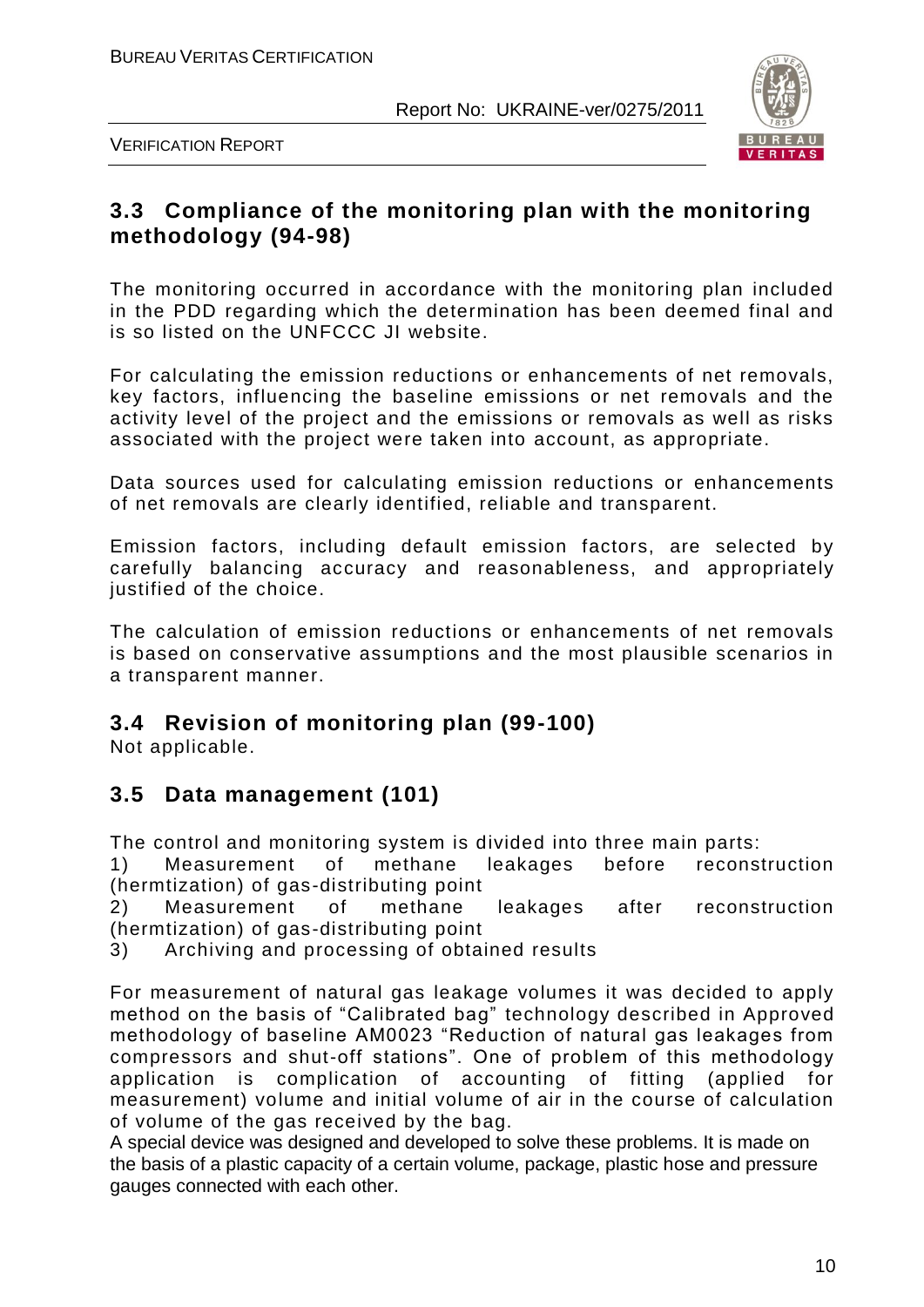

VERIFICATION REPORT

In order to ensure successful implementation of a project and the credibility and verifiability of the emissions reductions achieved, the project must have a well-defined management and operational system. Systems of administration, management and control of OJSC Odesagas are organized in accordance with the laws of Ukraine. The audit team knows the laws required for project implementation. The team has been provided with equipment descriptions and technological instructions. Operational instructions are in place. Inspection schedules are duly agreed as provided for by requirements of the law of Ukraine.

#### *Third parties involved*

SE "Analitgas-Service" is authorized to conduct of verification and calibration of the measurement devices.

#### *Operational team*

Coordination of work of all departments and services of OJSC Odesagas concerning project implementation is done by specially created Working team. The structure of Working team is shown on the Picture 1.



Pic. 1 Structure of Working team

Sergiy Oleksandrovych Stryzhak and Lyudmyla Andriyivna Kulbida are responsible for collection of all information provided for by monitoring plan, and for making all necessary settlements. Archiving of all received information in the result of measurements and settlements is done under guidance of Kateryna Sergiyivna Burova. The head of working team (Nataliya Genadiyivna Orlova) on the basis of received information determines plan of measures under the Project and scope of resources required. Technical maintenance of the Project is carried out by Dmytro Moyseyovych Oks and Yevgen Viktorovych Kurkin. Control of data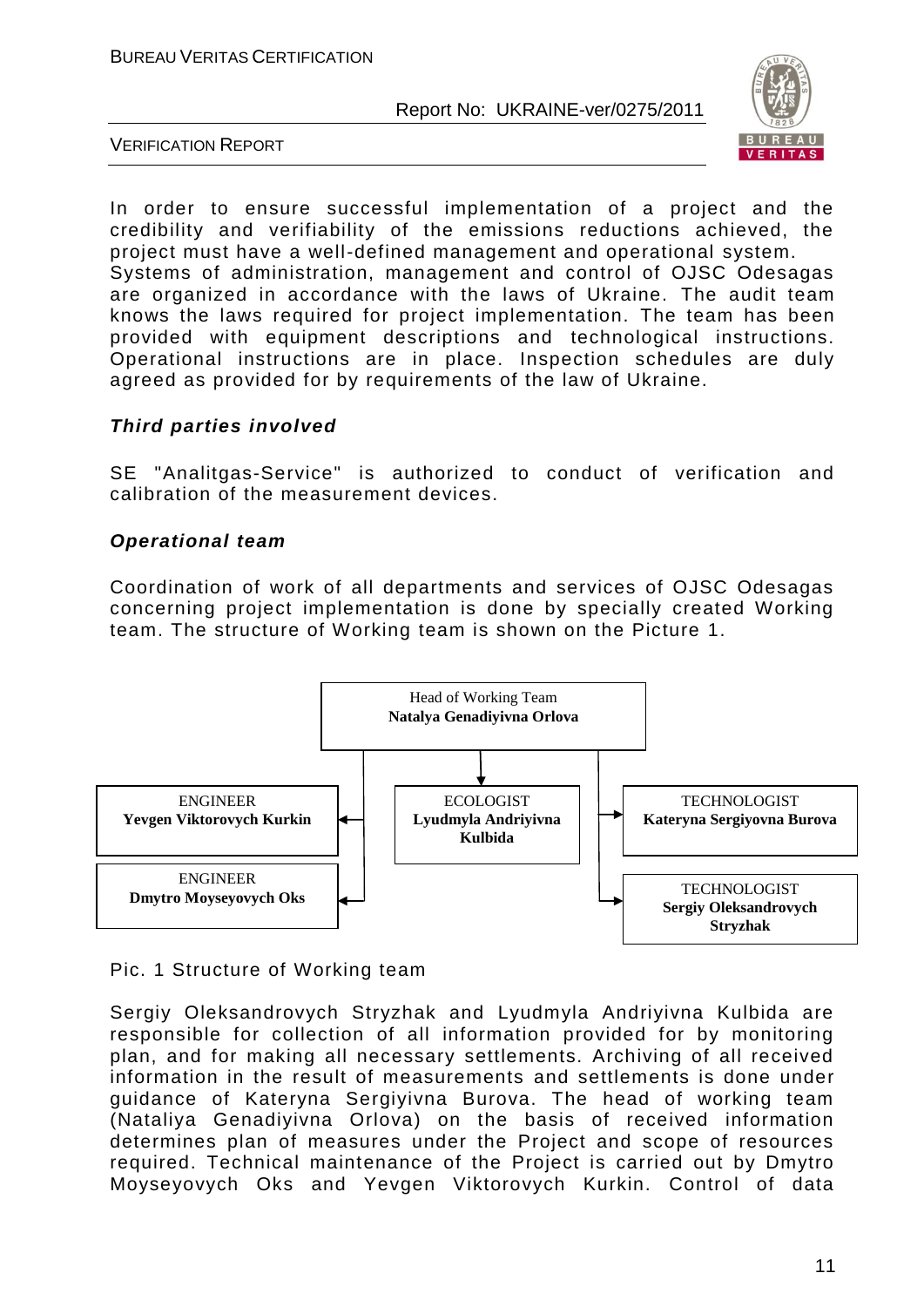

VERIFICATION REPORT

collection and processing and execution of Monitoring Report are done by ITI Biotekhnika UAAN.

#### *Environmental impact*

No environmental and social indicators are defined in the monitoring plan. The auditor team on site met a sample of local stakeholders. They expressed their deep appreciations for the project. As the project has brought sustainable development in to Odessa Region by means of implementation of activities for natural gas leaks reduction as well as improving of living comfort for population through improving of gas supply quality and safety, it will also have positive environmental impact.

#### **3.6 Verification regarding programs of activities (102-110)**

Not applicable.

#### **4 VERIFICATION OPINION**

Bureau Veritas Certification has performed the 5<sup>th</sup> periodic for the period of 01.02.2011-30.04.2011 verification of the "Reduction of natural gas leakages at the shut-off stations and natural gas networks of OJSC Odesagas located in Odesa, Ukraine, which applies the JI Specific Approach. The verification was performed on the basis of UNFCCC criteria and host country criteria and also on the criteria given to provide for consistent project operations, monitoring and reporting.

The verification consisted of the following three phases: i) desk review of the project design and the baseline and monitoring plan; ii) follow -up interviews with project stakeholders; iii) resolution of outstanding issues and the issuance of the final verification report and opinion.

The management of OJSC Odesagas is responsible for the preparation of the GHG emissions data and the reported GHG emissions reductions of the project on the basis set out within the project Monitoring and Verification Plan indicated in the final PDD version 06. The development and maintenance of records and reporting procedures in accordance with that plan, including the calculation and determination of GHG emission reductions from the project, is the responsibility of the management of the project.

Bureau Veritas Certification verified the Project Monitoring Report version 02 for the reporting period as indicated below. Bureau Veritas Certification confirms that the project is implemented as per determined changes. Installed equipment being essential for generating emission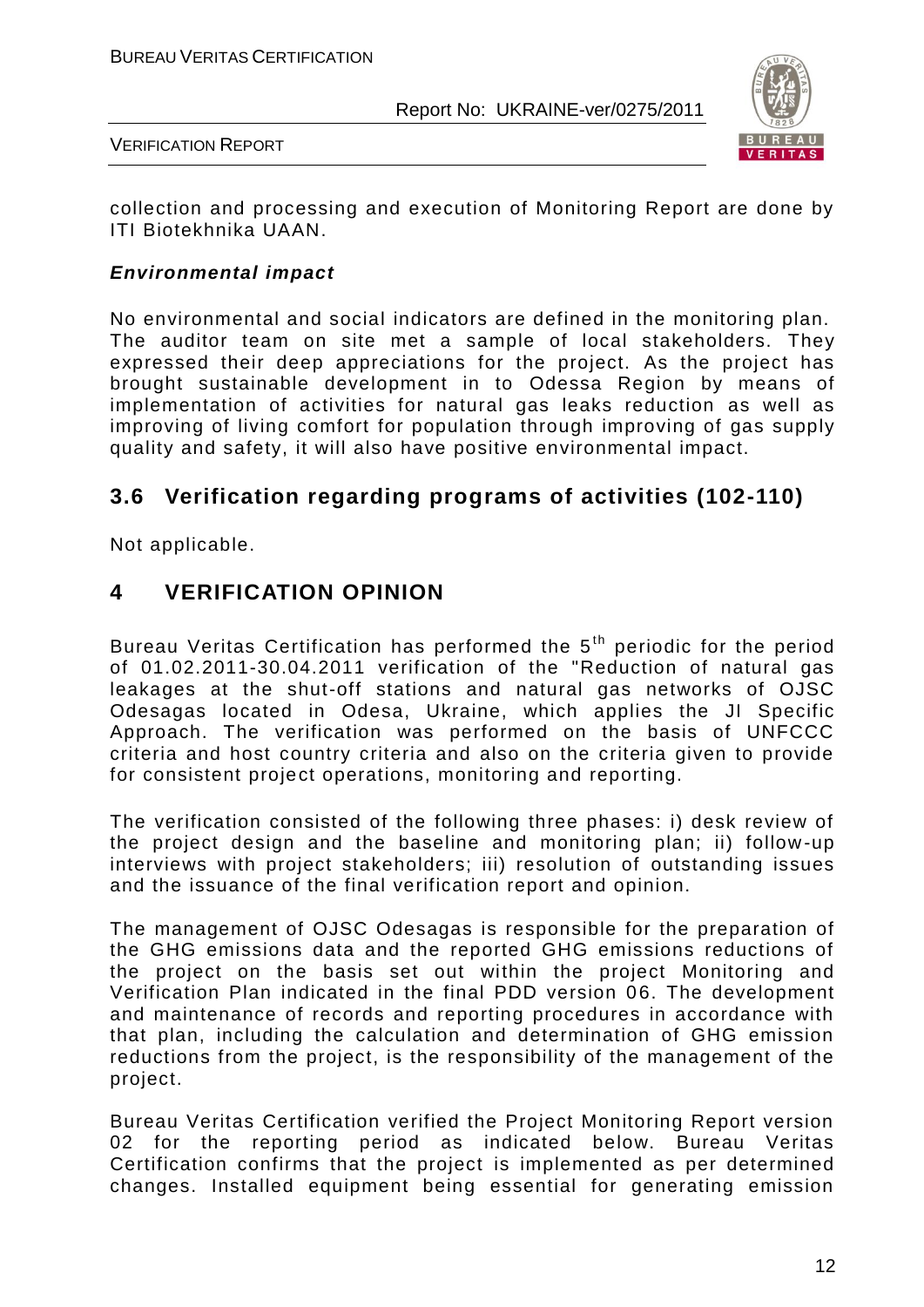

VERIFICATION REPORT

reduction runs reliably and is calibrated appropriately. The monitoring system is in place and the project is generating GHG emission reductions.

Bureau Veritas Certification can confirm that the GHG emission reduction is calculated without material misstatements. Our opinion relates to the project"s GHG emissions and resulting GHG emissions reductions reported and related to the approved project baseline and monitoring, and its associated documents. Based on the information we have seen and evaluated, we confirm the following statement:

Reporting period: From 01/02/2011 to 30/04/2011

| Baseline emissions         | : 132812 | t CO <sub>2</sub> equivalents. |
|----------------------------|----------|--------------------------------|
| Project emissions          | : 21308  | t CO <sub>2</sub> equivalents. |
| <b>Emission Reductions</b> | : 111504 | t CO <sub>2</sub> equivalents. |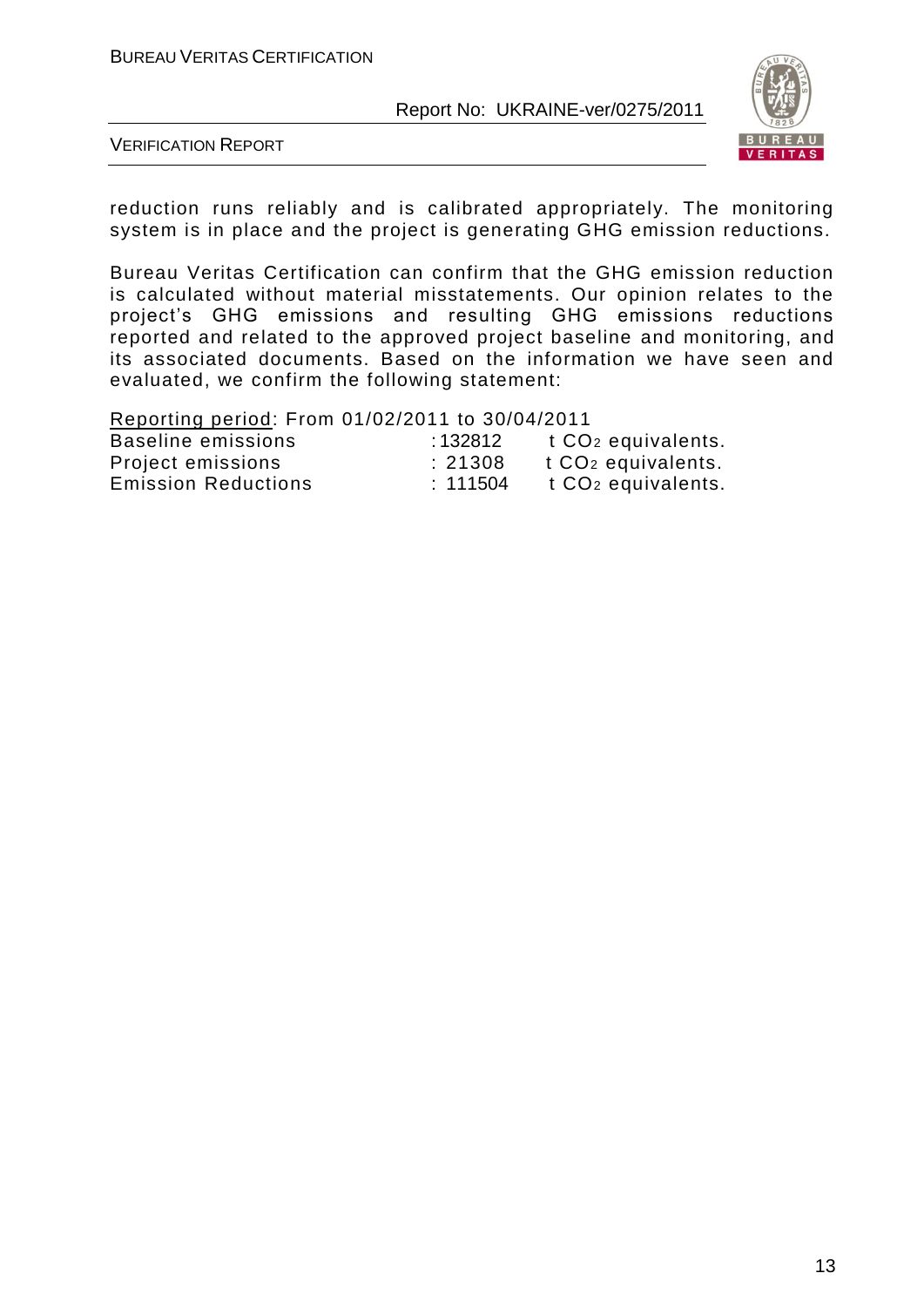

VERIFICATION REPORT

#### **5 REFERENCES**

#### **Category 1 Documents:**

Documents provided by OJSC "Odesagas" that relate directly to the GHG components of the project.

| /1/ | PDD version 06, dated December 10, 2009                                                                                                                                                                 |
|-----|---------------------------------------------------------------------------------------------------------------------------------------------------------------------------------------------------------|
| /2/ | Monitoring Report "Reduction of natural gas emissions at OJSC "Odesagas"<br>gate stations and gas distributing networks" (Monitoring period: 01.02.2011 -<br>30.04.2011) version 01, dated May 04, 2011 |
| /3/ | Monitoring Report "Reduction of natural gas emissions at OJSC "Odesagas"<br>gate stations and gas distributing networks" (Monitoring period: 01.02.2011 -<br>30.04.2011) version 02, dated May 05, 2011 |
| /4/ | Determination Report of Bureau Veritas Certification Holding SAS dated<br>December 10, 2009                                                                                                             |
| /5/ | Letter of Approval, National Agency of Ecological Investments of Ukraine,<br>#1566/23/7 dated 25.12.2009.                                                                                               |
| /6/ | Letter of Approval, Ministry of Climate and Energy Danish Energy Agency<br>#1602/1102-0023, dated 21.12.2009                                                                                            |

#### **Category 2 Documents:**

Background documents related to the design and/or methodologies employed in the design or other reference documents.

- /1/. Instruction for expluatation gas-analyzer Severin SR-5
- /2/. Severin SR-5 form
- /3/. calibration warrant of Severin SR-5 N 041020010, by 23.12.09
- /4/. calibration warrant of Severin SR-5 N 041020009, by 12.03.10
- /5/. state metrological attestation warrant of gas-analyzer Severin SR-5 N041020009 by 10.12.08
- /6/. Severin SR-5 N041020010 form, back side
- /7/. Severin SR-5 N041020009 form, back side
- /8/. thermometer TL C-4 form
- /9/. passport of Thermometer TL C-4 form, by 25.10.10
- /10/. second-counter with passport, by january 1978
- /11/. D-59-N barometer operation manual, by 17.06.04
- /12/. calibration warrant of barometer D-59-N, by 27.09.08
- /13/. calibration warrant of barometer D-59-N, by 15.12.09
- /14/. sheet of mesuring by unplanned work for capsulation gas-dealing stations JSC "Odessa-gaz", by May 2010
- /15/. sheet of mesuring by unplanned work for capsulation gas-dealing stations JSC "Odessa-gaz", by June 2010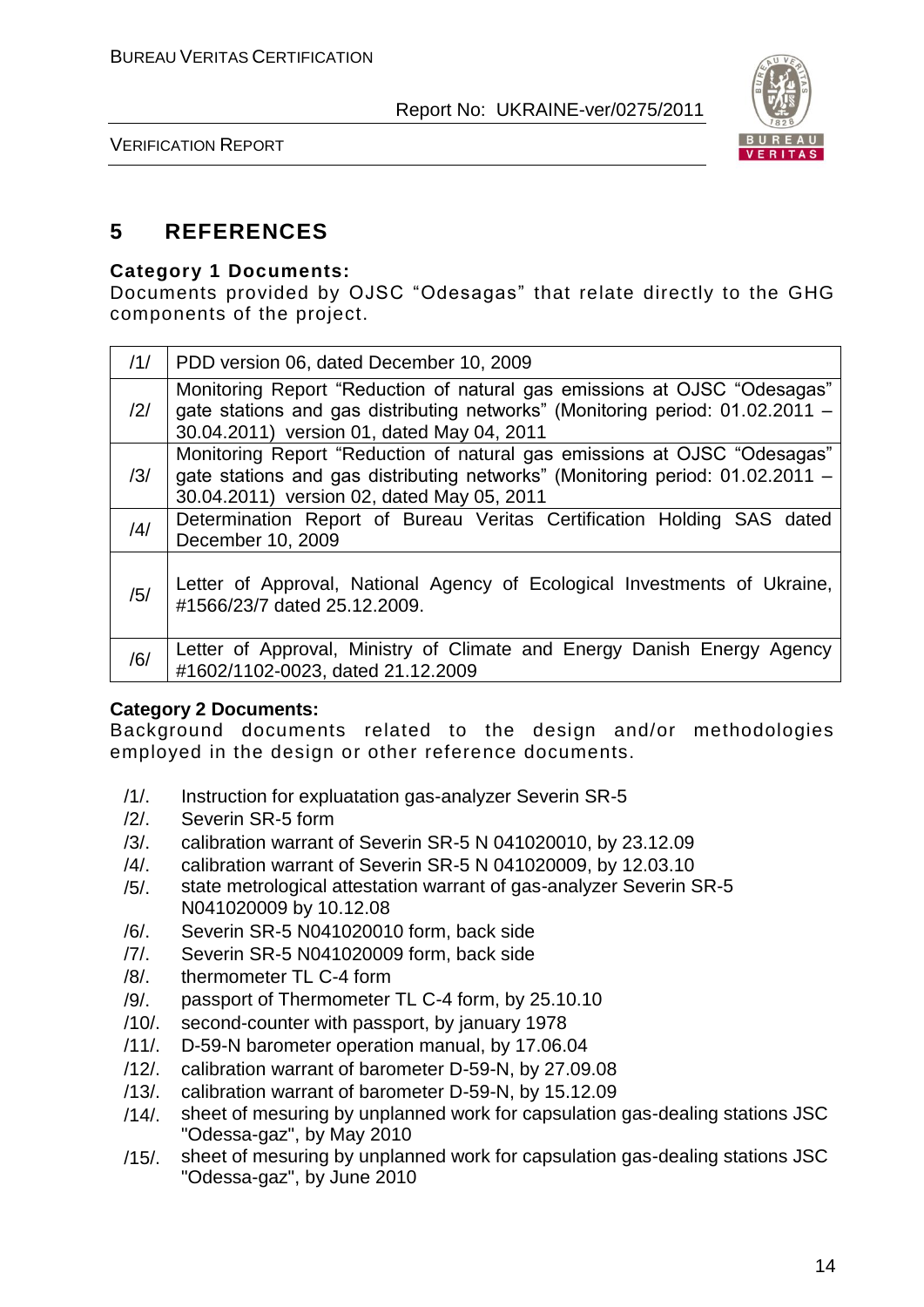

#### VERIFICATION REPORT

| $/16/$ . | sheet of mesuring by unplanned work for capsulation gas-dealing stations JSC                                                                               |
|----------|------------------------------------------------------------------------------------------------------------------------------------------------------------|
|          | "Odessa-gaz", by April 2010                                                                                                                                |
|          | Sheet of measurement by unplanned work for repiar and capsulation GDP                                                                                      |
|          | (CGDP) of OJSC "Odessagaz", byApril 2011                                                                                                                   |
| $/17/$ . | order about Kyoto workgroup creation, by 12.01.05                                                                                                          |
| $/18/$ . | program of beginning monitorig measures for switc-off station and gas-dealing                                                                              |
|          | networks JSC "Odessa-gaz", at GDS-075, Melytopolskaya str. 1, by 02.04.05                                                                                  |
| $/19/$ . | program of beginning monitorig measures for switc-off station and gas-dealing                                                                              |
|          | networks JSC "Odessa-gaz", at GDS-075, Melytopolskaya str. 1, by 12.06.06                                                                                  |
| $/20/$ . | program of beginning monitorig measures for switc-off station and gas-dealing                                                                              |
|          | networks JSC "Odessa-gaz", at GDS-075, Melytopolskaya str. 1, by 25.06.07                                                                                  |
| $/21/$ . | program of beginning monitorig measures for switc-off station and gas-dealing                                                                              |
|          | networks JSC "Odessa-gaz", at GDS-075, Melytopolskaya str. 1, by 10.06.08                                                                                  |
| $/22/$ . | program of beginning monitorig measures for switc-off station and gas-dealing<br>networks JSC "Odessa-gaz", at GDS-075, Melytopolskaya str. 1, by 15.06.09 |
| $/23/$ . | program of beginning monitorig measures for switc-off station and gas-dealing                                                                              |
|          | networks JSC "Odessa-gaz", at GDS-075, Melytopolskaya str. 1, by 4.06.10                                                                                   |
| $/24/$ . | program of beginning monitorig measures for switc-off station and gas-dealing                                                                              |
|          | networks JSC "Odessa-gaz", at GDS-073, 3rd Stupenchatiy 6 alley, by 5.04.10                                                                                |
| $/25/$ . | program of beginning monitorig measures for switc-off station and gas-dealing                                                                              |
|          | networks JSC "Odessa-gaz", at GDS-044, Lokomotivnaya str. 25, by 6.04.10                                                                                   |
| $/26/$ . | Gas-Dealing Station - 59 in sity square, near Deribasovskaya str.                                                                                          |
| $/27/$ . | journal of GDS-59 keeping                                                                                                                                  |
| $/28/$ . | izolation of gas dumper in GDS-140, during leakages monitoring, Dm.                                                                                        |
|          | Donskogo str.                                                                                                                                              |
| $/29/$ . | leakage-measuring device in work                                                                                                                           |
| $/30/$ . | Manometer D-59-N in work                                                                                                                                   |
| $/31/$ . | gas-analyzer Severin SR-5 in work                                                                                                                          |
| $/32/$ . | second-counter in action                                                                                                                                   |
| $/33/$ . | head-out gas dumper at the GDS-140                                                                                                                         |
| $/34/$ . | <b>GDS-140</b>                                                                                                                                             |
| $/35/$ . | head-out gas dumper at the GDS-140                                                                                                                         |
| $/36/$ . | izolation of gas dumper in GDS-140, during leakages monitoring                                                                                             |
| $/37/$ . | Manometer at GDS-140                                                                                                                                       |
| $/38/$ . | gas-dumper at GDS-140                                                                                                                                      |
| $/39/$ . | izolation of gas dumper in GDS-140, during leakages monitoring                                                                                             |
| $/40/$ . | gas-controller at GDS-140                                                                                                                                  |
| $/41/$ . | journal of GDS-140 keeping                                                                                                                                 |
| $/42/$ . | report of monitoring leakages                                                                                                                              |

#### **Persons interviewed:**

List persons interviewed during the verification or persons that contributed with other information that are not included in the documents listed above.

/1/ Vitaliy Oleksandrovych Gerasymenko – the executive director of OJSC **Odesagas**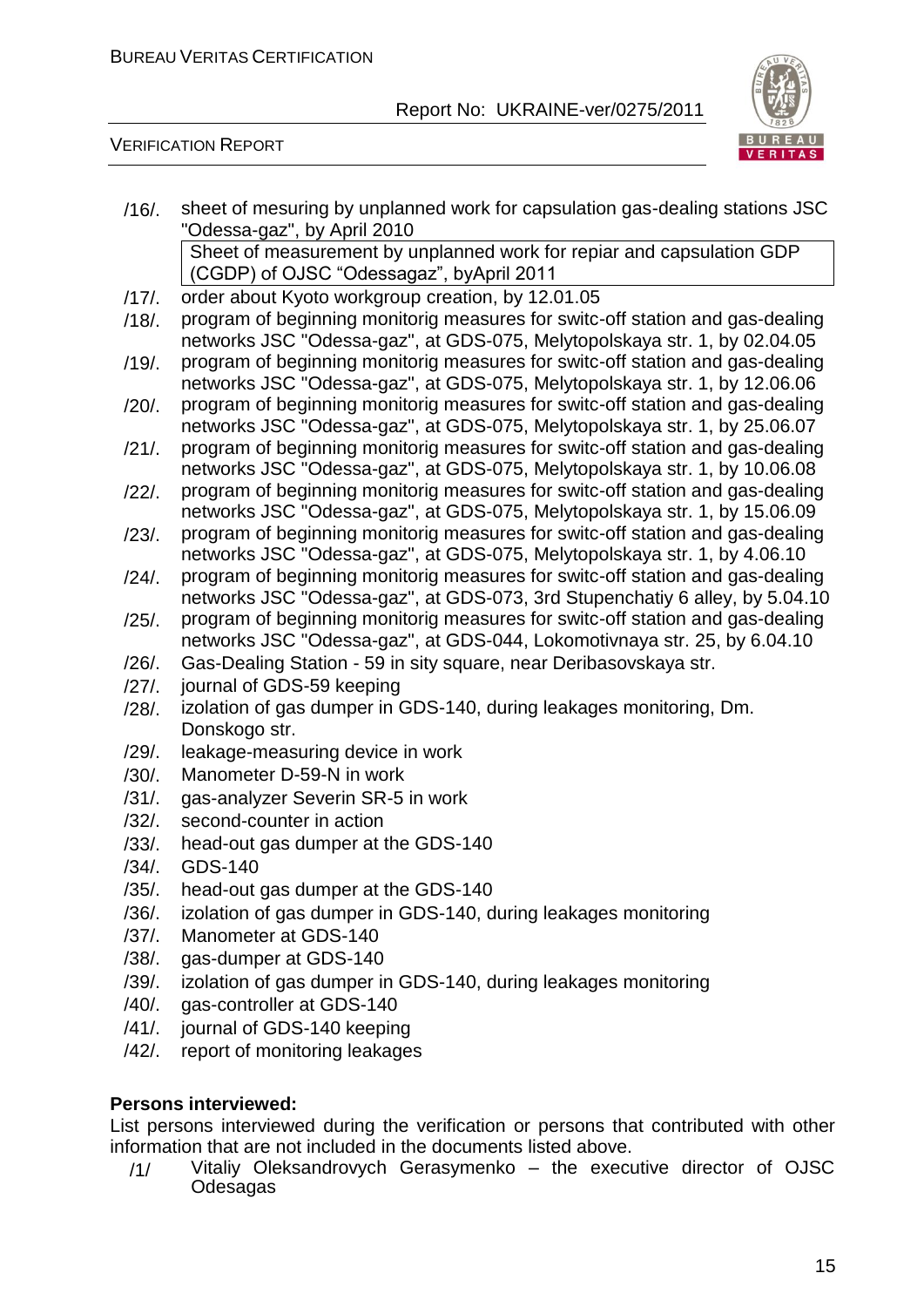



- /2/ Yakiv Lvovych Zatynaiko the chief engineer of OJSC Odesagas
- /3/ Natalya Genadiyivna Orlova VTV head of OJSC Odesagas
- /4/ Dmytro Moyseyovych Oks head of VTV UEGG in Odessa of OJSC Odesagas
- /5/ Lyudmyla Andriyivna Kulbida the LOP engineer of OJSC Odesagas
- /6/ Kateryna Sergiyivna Burova the VTV engineer of OJSC Odesagas
- /7/ Sergiy Oleksandrovych Stryzhak head of SEUG and DV UEGG in Odessa of OJSC Odesagas
- /8/ V.Ya. Khodorchuk scientist, secretary of ITI Biotekhinka UAAN.
- /9/ V.I. Dorovskykh head of laboratory of ITI Biotekhinka UAAN, candidate of technical sciences
- /10/ M.K. Tsvigovsky deputy head of department of ITI Biotekhinka UAAN, candidate of technical sciences
- /11/ Vyacheslav Vitaliyevych Ivchuk Chief engineer of Odessa Interdistrict **Department**
- /12/ Sergiy Mykolayovych Korzhov Chief engineer of Ananyev department
- /13/ Valeriy Ivanovych Yakimchuk Chief engineer of Berezivsky department
- /14/ Oleksandr Terentiyovych Ivanov Chief engineer of Bolgrad department
- /15/ Oleksandr Mykolayovych Zhebrovsky Chief engineer of Ivanivsky department
- /16/ Oleksandr Leontiyovych Bogovyk Chief engineer of Ovidiopil department
- /17/ Andriy Oleksiyovych Shyshovsky Head of permanent commission for realization of regulatory policy of Odessa municipal council
- $/18/$  Anatoliy Yuriyovych Ivanov Deputy head of commission for fuel and power complex, energy saving and utility complex issues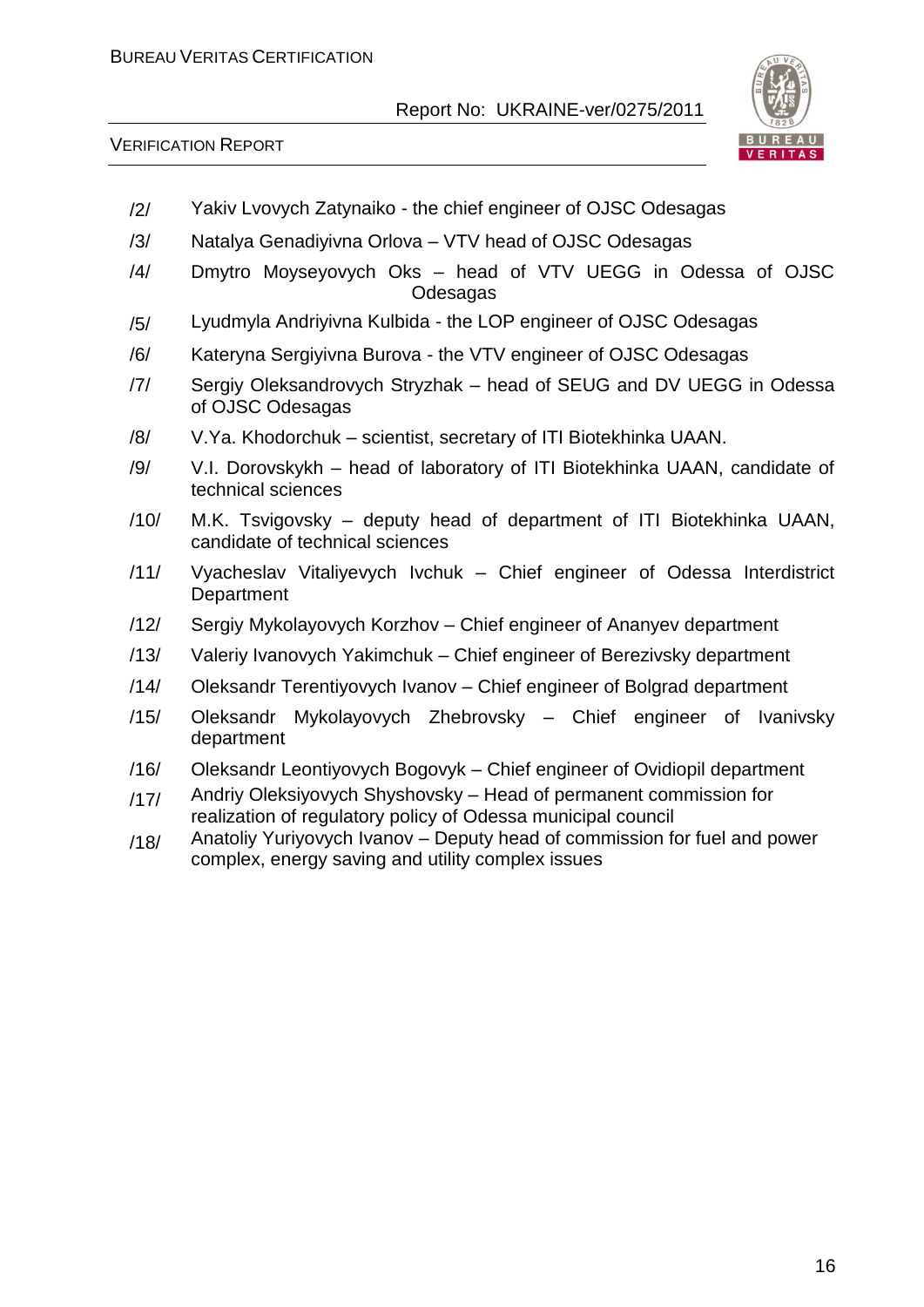

#### VERIFICATION REPORT

#### **VERIFICATION PROTOCOL**

**Check list for verification, according to the JOINT IMPLEMENTATION DETERMINATION AND VERIFICATION MANUAL (Version 01)**

| <b>DVM</b><br><b>Paragraph</b> | <b>Check Item</b>                                                                                                                                                                                                                                                                | Initial finding                                                                                                                                                                                                                                             | <b>Action requested to</b><br>project<br>participants  | <b>Review of project</b><br>Participants' action | <b>Conclusion</b> |
|--------------------------------|----------------------------------------------------------------------------------------------------------------------------------------------------------------------------------------------------------------------------------------------------------------------------------|-------------------------------------------------------------------------------------------------------------------------------------------------------------------------------------------------------------------------------------------------------------|--------------------------------------------------------|--------------------------------------------------|-------------------|
|                                | <b>Project approvals by Parties involved</b>                                                                                                                                                                                                                                     |                                                                                                                                                                                                                                                             |                                                        |                                                  |                   |
| 90                             | Has the NFPs of at least one Party involved,  <br>other than the host Party, issued a written<br>project approval when submitting the first<br>verification report to the secretariat for<br>publication in accordance with paragraph 38<br>of the JI guidelines, at the latest? | The project<br>has<br>been<br>approved by both NFPs.<br>The Letters of Approval<br>presented to the<br>were<br>verification team. Letters of<br>Approval by both Parties<br>were submitted to<br>the<br>secretariat on the<br>final<br>determination stage. | N/a                                                    | N/a                                              | OK                |
| 91                             | Are all the written project approvals by<br>Parties involved unconditional?                                                                                                                                                                                                      | Yes, all the written project<br>by<br>approvals<br>Parties<br>involved are unconditional.                                                                                                                                                                   | N/a                                                    | N/a                                              | OK                |
| <b>Project implementation</b>  |                                                                                                                                                                                                                                                                                  |                                                                                                                                                                                                                                                             |                                                        |                                                  |                   |
| 92                             | Has the project been implemented in<br>accordance with the PDD regarding which<br>the determination has been deemed final and<br>is so listed on the UNFCCC JI website?                                                                                                          | Yes, the project has been<br>implemented<br>-in<br>accordance with the PDD,<br>which is listed on the<br>UNFCCC JI website.<br>The main goal of the project<br>is reduction of natural gas<br>leakages in gas distribution<br>posts and in cabinet gas      | Provided in the new<br>version of MR (version<br>(2.0) | Issue is closed.                                 | OK                |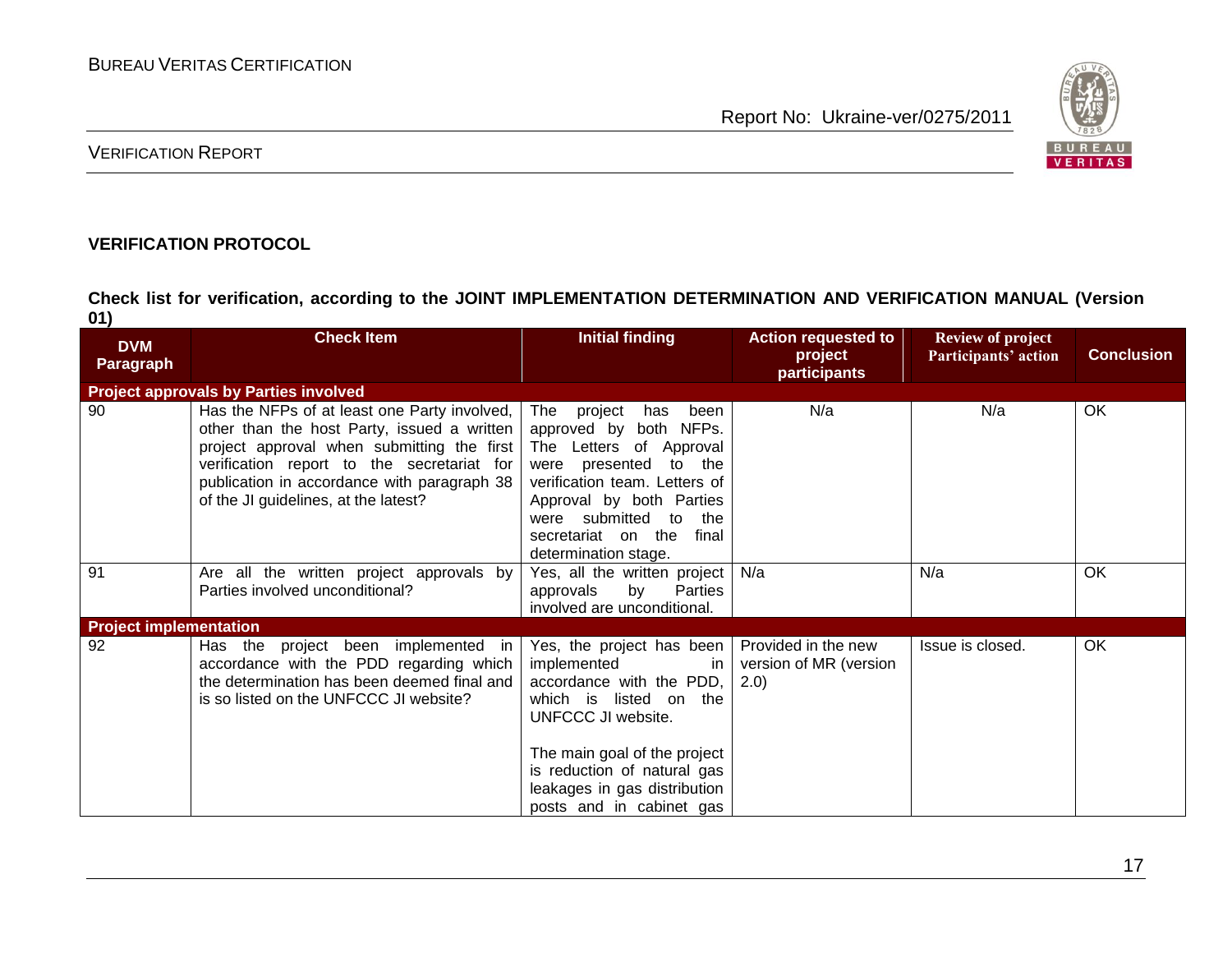

| <b>DVM</b> | <b>Check Item</b> | <b>Initial finding</b>         | <b>Action requested to</b> | <b>Review of project</b> |                   |
|------------|-------------------|--------------------------------|----------------------------|--------------------------|-------------------|
| Paragraph  |                   |                                | project<br>participants    | Participants' action     | <b>Conclusion</b> |
|            |                   | distribution posts, which will |                            |                          |                   |
|            |                   | result in reduction of         |                            |                          |                   |
|            |                   | methane emissions into the     |                            |                          |                   |
|            |                   | air, which is a greenhouse     |                            |                          |                   |
|            |                   | gas. The main sources of       |                            |                          |                   |
|            |                   | leakage are junctions of the   |                            |                          |                   |
|            |                   | elements of gas-distribution   |                            |                          |                   |
|            |                   | posts and cabinet gas-         |                            |                          |                   |
|            |                   | distribution posts. Many       |                            |                          |                   |
|            |                   | connecting parts of GDP        |                            |                          |                   |
|            |                   | and CGDP require repair in     |                            |                          |                   |
|            |                   | the result of quick wear of    |                            |                          |                   |
|            |                   | compactor elements. Within     |                            |                          |                   |
|            |                   | the scope of the project for   |                            |                          |                   |
|            |                   | repair of GDP and CGDP         |                            |                          |                   |
|            |                   | equipment, for the purpose     |                            |                          |                   |
|            |                   | leakage<br>elimination,<br>of  |                            |                          |                   |
|            |                   | modern<br>compacting           |                            |                          |                   |
|            |                   | materials will be used,        |                            |                          |                   |
|            |                   | replacing service and repair   |                            |                          |                   |
|            |                   | practice<br>based<br>on        |                            |                          |                   |
|            |                   | rubberized asbestos fabric     |                            |                          |                   |
|            |                   | and rubber gaskets, and        |                            |                          |                   |
|            |                   | compacting padding made        |                            |                          |                   |
|            |                   | of cotton fiber with fat       |                            |                          |                   |
|            |                   | soakage<br>and<br>asbestos     |                            |                          |                   |
|            |                   | graphite filler, which results |                            |                          |                   |
|            |                   | additional<br>methane<br>in    |                            |                          |                   |
|            |                   | is<br>which<br>leakage,<br>a a |                            |                          |                   |
|            |                   | greenhouse gas.                |                            |                          |                   |
|            |                   | CAR 1. Please provide the      |                            |                          |                   |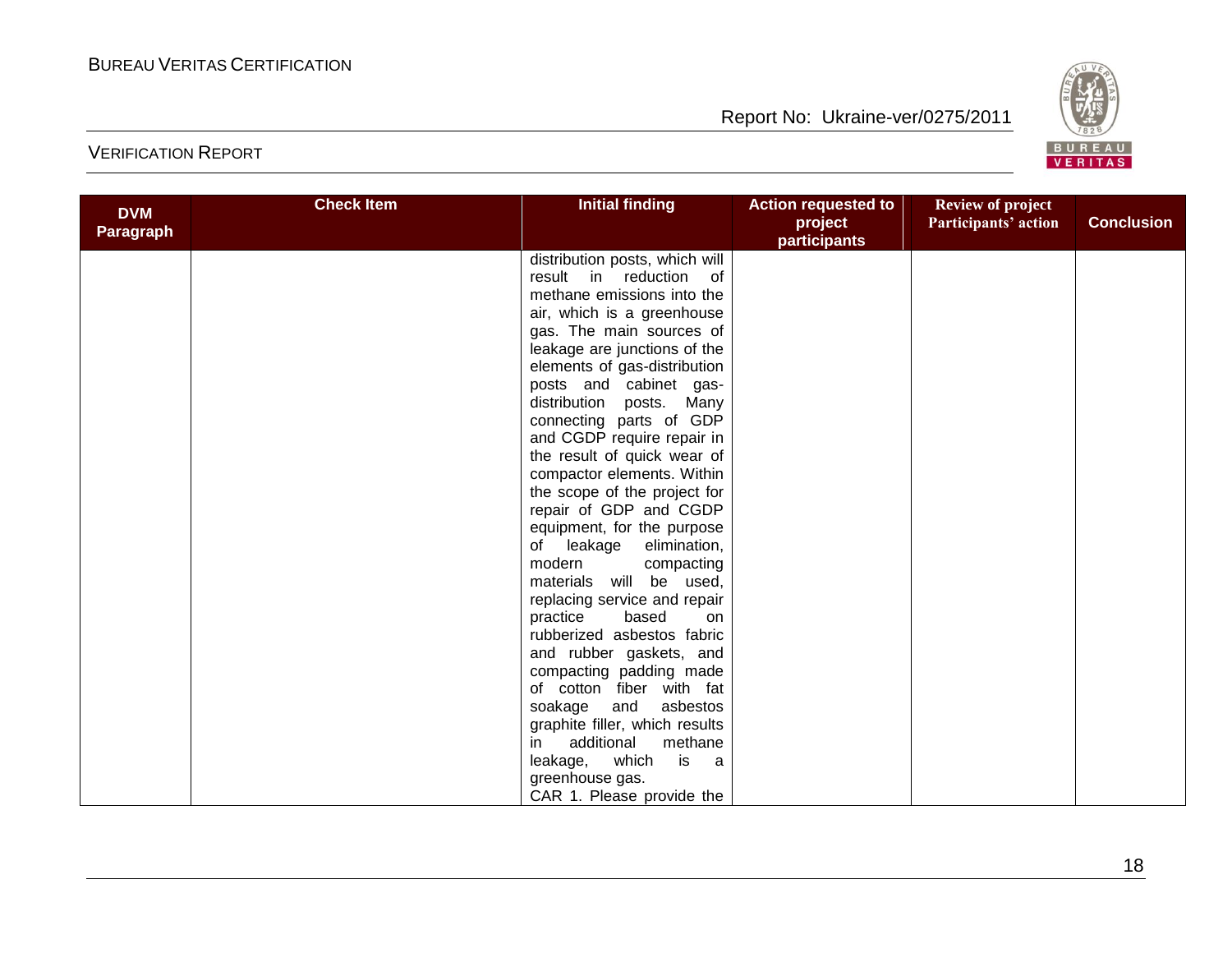

| <b>DVM</b>       | <b>Check Item</b>                                                                                                                                                                                                                    | <b>Initial finding</b>                                                                                                                                                                                                                                                                                                                                                                                                                    | <b>Action requested to</b><br>project                                                                                                                                                                           | <b>Review of project</b><br>Participants' action | <b>Conclusion</b> |
|------------------|--------------------------------------------------------------------------------------------------------------------------------------------------------------------------------------------------------------------------------------|-------------------------------------------------------------------------------------------------------------------------------------------------------------------------------------------------------------------------------------------------------------------------------------------------------------------------------------------------------------------------------------------------------------------------------------------|-----------------------------------------------------------------------------------------------------------------------------------------------------------------------------------------------------------------|--------------------------------------------------|-------------------|
| <b>Paragraph</b> |                                                                                                                                                                                                                                      |                                                                                                                                                                                                                                                                                                                                                                                                                                           | participants                                                                                                                                                                                                    |                                                  |                   |
|                  |                                                                                                                                                                                                                                      | amount of repaired and<br>reconstructed or replaced<br>GDP (GDSP)<br>for the<br>reporting period.                                                                                                                                                                                                                                                                                                                                         |                                                                                                                                                                                                                 |                                                  |                   |
| 93               | What is the status of operation of the project<br>during the monitoring period?                                                                                                                                                      | Project<br>been<br>has<br>operational for the whole<br>monitoring period, which is<br>01.02.2011 - 30.04.2011.                                                                                                                                                                                                                                                                                                                            | N/a                                                                                                                                                                                                             | N/a                                              | OK                |
|                  | <b>Compliance with monitoring plan</b>                                                                                                                                                                                               |                                                                                                                                                                                                                                                                                                                                                                                                                                           |                                                                                                                                                                                                                 |                                                  |                   |
| 94               | Did the monitoring occur in accordance with<br>the monitoring plan included in the PDD<br>regarding which the determination has been<br>deemed final and is so listed on the UNFCCC<br>JI website?                                   | Yes, the monitoring occured<br>in accordance with the<br>monitoring plan included in<br>the PDD regarding which<br>the determination has been<br>deemed final and is so<br>listed on the UNFCCC JI<br>website.<br>CAR 3. According<br>to<br>determined PDD version 6<br>ERUs for the monitoring<br>period were supposed to be<br>114999,99 tCO2e but MR<br>showed ERUs<br>version 1<br>amount as 111504 tCO2e.<br>Clarify the difference. | CAR 3. Decrease of<br>the amount of ERUs in<br>MR from the ones in<br>PDD is due to delay in<br>repairement<br>the<br>schedule.<br>Actual<br>repairement works are<br>delayed in comparison<br>to planned ones. | The issue is closed.                             | <b>OK</b>         |
| 95(a)            | For calculating the emission reductions or<br>enhancements of net removals, were key<br>factors, e.g. those listed in 23 (b) (i)-(vii)<br>above, influencing the baseline emissions or<br>net removals and the activity level of the | the<br>Yes, for calculating<br>emission<br>reductions<br>or<br>enhancements<br>οf<br>net<br>removals, key factors, e.g.<br>those listed in $23$ (b) (i)-(vii)                                                                                                                                                                                                                                                                             | N/a                                                                                                                                                                                                             | N/a                                              | OK                |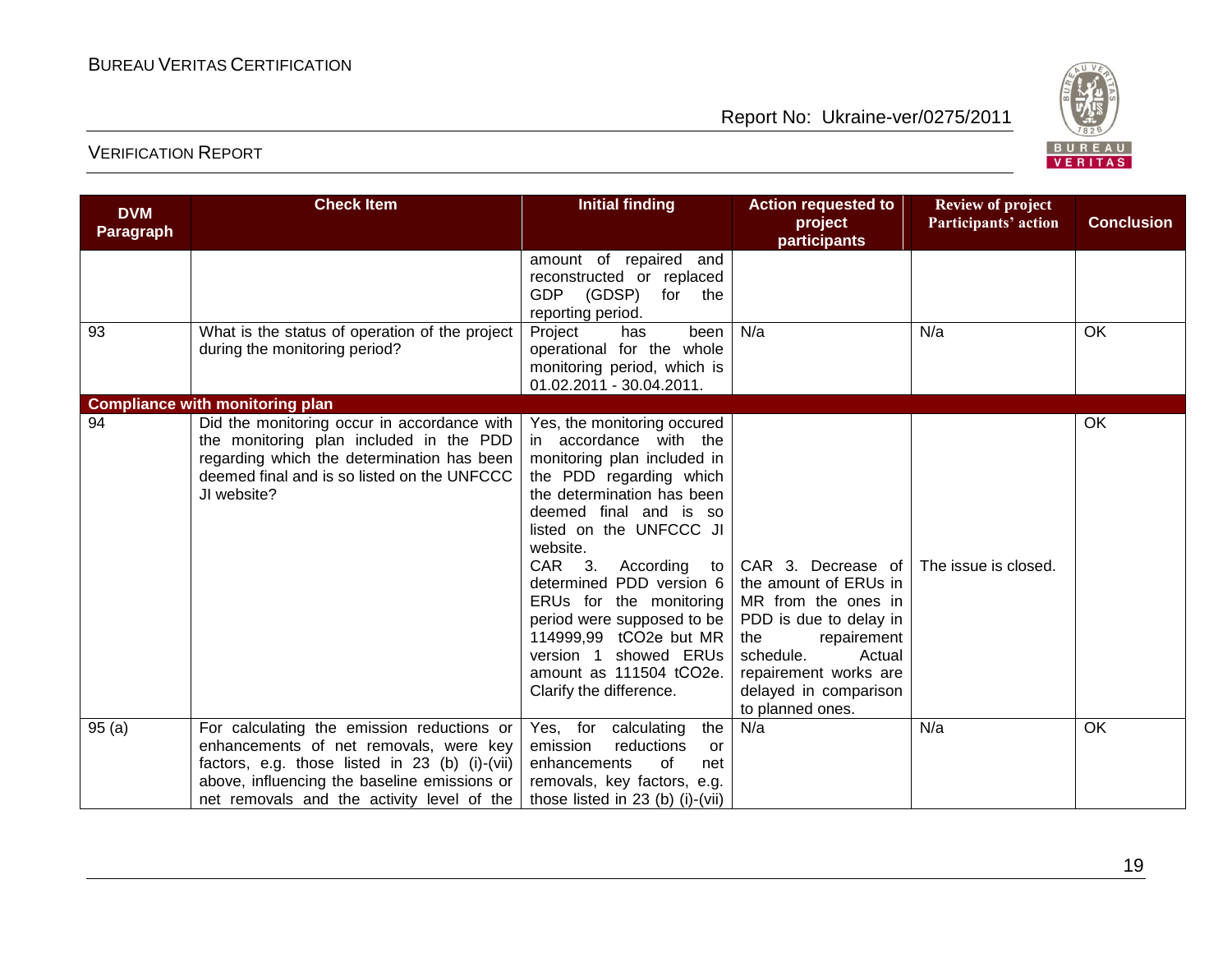

| <b>DVM</b> | <b>Check Item</b>                                                                                                                                                                                                                                                                | <b>Initial finding</b>                                                                                                                                                                                                                                                                                                 | <b>Action requested to</b> | <b>Review of project</b> |                   |
|------------|----------------------------------------------------------------------------------------------------------------------------------------------------------------------------------------------------------------------------------------------------------------------------------|------------------------------------------------------------------------------------------------------------------------------------------------------------------------------------------------------------------------------------------------------------------------------------------------------------------------|----------------------------|--------------------------|-------------------|
| Paragraph  |                                                                                                                                                                                                                                                                                  |                                                                                                                                                                                                                                                                                                                        | project<br>participants    | Participants' action     | <b>Conclusion</b> |
|            | project and the emissions or removals as well<br>as risks associated with the project taken into<br>account, as appropriate?                                                                                                                                                     | above,<br>influencing<br>the<br>baseline emissions or net<br>removals and the activity<br>level of the project and the<br>emissions or removals as<br>well as risks associated<br>with the project were taken<br>into<br>account,<br>as<br>appropriate.                                                                |                            |                          |                   |
| 95(b)      | Are data sources used for calculating<br>emission reductions or enhancements of net<br>removals clearly identified, reliable and<br>transparent?                                                                                                                                 | Yes, data sources used for<br>calculating<br>emission<br>reductions<br>or<br>of<br>enhancements<br>net<br>clearly<br>removals<br>are<br>identified,<br>reliable<br>and<br>transparent                                                                                                                                  | N/a                        | N/a                      | OK                |
| 95(c)      | emission factors, including<br>default<br>Are<br>emission factors, if used for calculating the<br>emission reductions or enhancements of net<br>removals, selected by carefully balancing<br>and<br>reasonableness,<br>accuracy<br>and<br>appropriately justified of the choice? | emission<br>factors,<br>Yes,<br>including default emission<br>factors, that are used for<br>calculating the emission<br>reductions<br>or<br>enhancements<br>0f<br>net<br>removals, are selected by<br>carefully<br>balancing<br>and<br>accuracy<br>reasonableness,<br>and<br>appropriately justified of the<br>choice. | N/a                        | N/a                      | OK                |
|            | Applicable to JI SSC projects only                                                                                                                                                                                                                                               |                                                                                                                                                                                                                                                                                                                        |                            |                          |                   |
| 96         | Is the relevant threshold to be classified as JI<br>SSC project not exceeded during the                                                                                                                                                                                          | N/a                                                                                                                                                                                                                                                                                                                    | N/a                        | N/a                      | N/a               |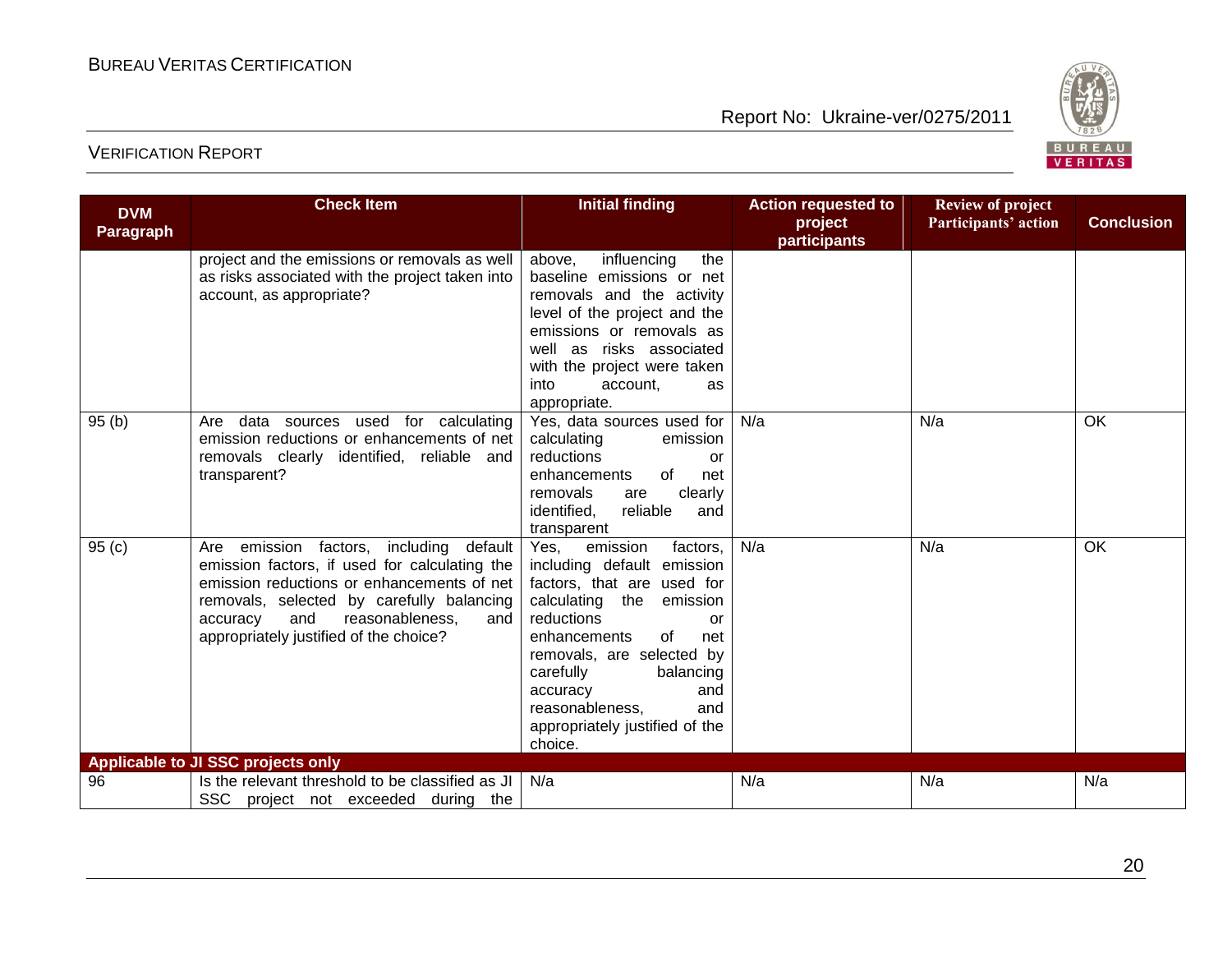

| <b>DVM</b><br><b>Paragraph</b> | <b>Check Item</b>                                                                                 | <b>Initial finding</b> | <b>Action requested to</b><br>project | <b>Review of project</b><br>Participants' action | <b>Conclusion</b> |
|--------------------------------|---------------------------------------------------------------------------------------------------|------------------------|---------------------------------------|--------------------------------------------------|-------------------|
|                                |                                                                                                   |                        | participants                          |                                                  |                   |
|                                | monitoring period on an annual average<br>basis?                                                  |                        |                                       |                                                  |                   |
|                                | If the threshold is exceeded, is the maximum                                                      |                        |                                       |                                                  |                   |
|                                | emission reduction level estimated in the                                                         |                        |                                       |                                                  |                   |
|                                | PDD for the JI SSC project or the bundle for                                                      |                        |                                       |                                                  |                   |
|                                | the monitoring period determined?                                                                 |                        |                                       |                                                  |                   |
|                                | Applicable to bundled JI SSC projects only                                                        |                        |                                       |                                                  |                   |
| 97(a)                          | Has the composition of the bundle not $N/a$<br>changed from that is stated in F-JI-<br>SSCBUNDLE? |                        | N/a                                   | N/a                                              | N/a               |
| 97(b)                          | If the determination was conducted on the                                                         | N/a                    | N/a                                   | N/a                                              | N/a               |
|                                | basis of an overall monitoring plan, have the                                                     |                        |                                       |                                                  |                   |
|                                | project participants submitted a common                                                           |                        |                                       |                                                  |                   |
| 98                             | monitoring report?                                                                                | N/a                    | N/a                                   | N/a                                              | N/a               |
|                                | If the monitoring is based on a monitoring<br>plan that provides for overlapping monitoring       |                        |                                       |                                                  |                   |
|                                | periods, are the monitoring periods per                                                           |                        |                                       |                                                  |                   |
|                                | component of the project clearly specified in                                                     |                        |                                       |                                                  |                   |
|                                | the monitoring report?                                                                            |                        |                                       |                                                  |                   |
|                                | Do the monitoring periods not overlap with                                                        |                        |                                       |                                                  |                   |
|                                | those for which verifications were already                                                        |                        |                                       |                                                  |                   |
|                                | deemed final in the past?                                                                         |                        |                                       |                                                  |                   |
|                                | <b>Revision of monitoring plan</b>                                                                |                        |                                       |                                                  |                   |
|                                | Applicable only if monitoring plan is revised by project participant                              |                        | N/a                                   | N/a                                              | N/a               |
| 99(a)                          | Did the project participants provide an   N/a<br>appropriate justification for the proposed       |                        |                                       |                                                  |                   |
|                                | revision?                                                                                         |                        |                                       |                                                  |                   |
| 99(b)                          | Does the proposed revision improve the                                                            | N/a                    | N/a                                   | N/a                                              | N/a               |
|                                | accuracy and/or applicability of information                                                      |                        |                                       |                                                  |                   |
|                                | collected compared to the original monitoring                                                     |                        |                                       |                                                  |                   |
|                                | plan without changing conformity with the                                                         |                        |                                       |                                                  |                   |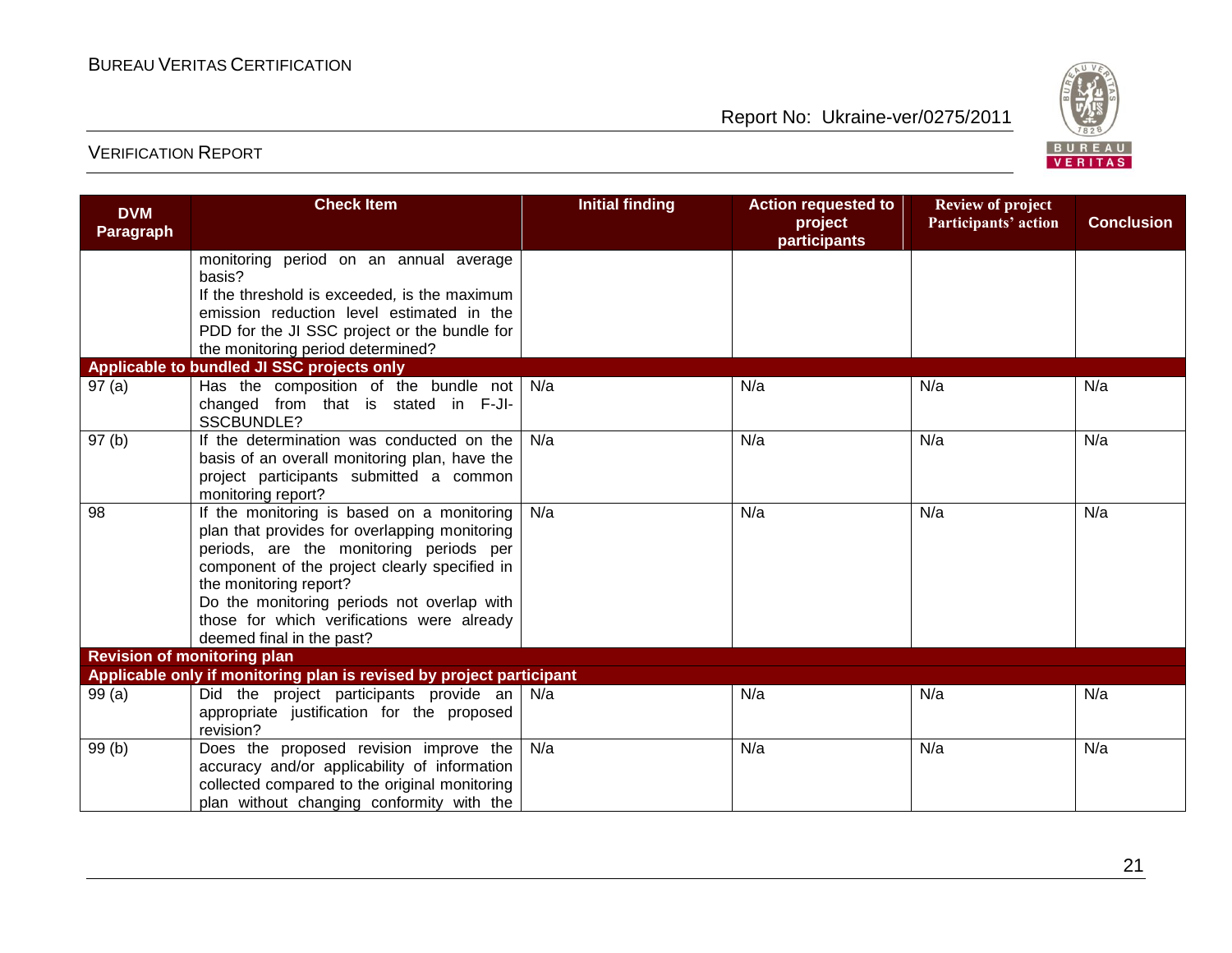

| <b>DVM</b>             | <b>Check Item</b>                                                                                                                                                    | <b>Initial finding</b>                                                                                                                                                                                                                                                 | <b>Action requested to</b><br>project                                                                                                                                                                                                                                                                                                                                                                                                                                                                                                                                                                                                        | <b>Review of project</b><br>Participants' action | <b>Conclusion</b> |
|------------------------|----------------------------------------------------------------------------------------------------------------------------------------------------------------------|------------------------------------------------------------------------------------------------------------------------------------------------------------------------------------------------------------------------------------------------------------------------|----------------------------------------------------------------------------------------------------------------------------------------------------------------------------------------------------------------------------------------------------------------------------------------------------------------------------------------------------------------------------------------------------------------------------------------------------------------------------------------------------------------------------------------------------------------------------------------------------------------------------------------------|--------------------------------------------------|-------------------|
| <b>Paragraph</b>       |                                                                                                                                                                      |                                                                                                                                                                                                                                                                        | <b>participants</b>                                                                                                                                                                                                                                                                                                                                                                                                                                                                                                                                                                                                                          |                                                  |                   |
|                        | relevant rules and regulations for the<br>establishment of monitoring plans?                                                                                         |                                                                                                                                                                                                                                                                        |                                                                                                                                                                                                                                                                                                                                                                                                                                                                                                                                                                                                                                              |                                                  |                   |
| <b>Data management</b> |                                                                                                                                                                      |                                                                                                                                                                                                                                                                        |                                                                                                                                                                                                                                                                                                                                                                                                                                                                                                                                                                                                                                              |                                                  |                   |
| 101 $(a)$              | Is the implementation of data collection<br>procedures in accordance with the monitoring<br>plan, including the quality control and quality<br>assurance procedures? | Yes, the implementation of<br>data collection procedures<br>is in accordance with the<br>monitoring plan, including<br>the quality control and<br>quality<br>assurance<br>procedures.<br>CAR 2. Please provide<br>description of the data<br>quality control measures. | Carrying<br>of<br>out<br>monitoring<br>measurements of leaks<br>of methane is carried<br>out<br>in<br>each<br>of<br>Management<br>Operation of a Gas<br>Economy (MOGE) in<br>Odessa region.<br>Monitoring<br>measurements<br>are<br>by<br>carried<br>out<br>specially-trained<br>personnel conformity<br>with the Technique of<br>carrying<br>0f<br>out<br>measurements.<br>of monitoring<br>Data<br>measurements directly<br>realisation<br>0f<br>at<br>measurements is fixed<br>on a paper.<br>Then, on the basis of<br>the<br>measurements<br>data<br>on a paper,<br>everyone MOGE form<br>electronic databases,<br>which are sent to the | Issue is closed                                  | OK                |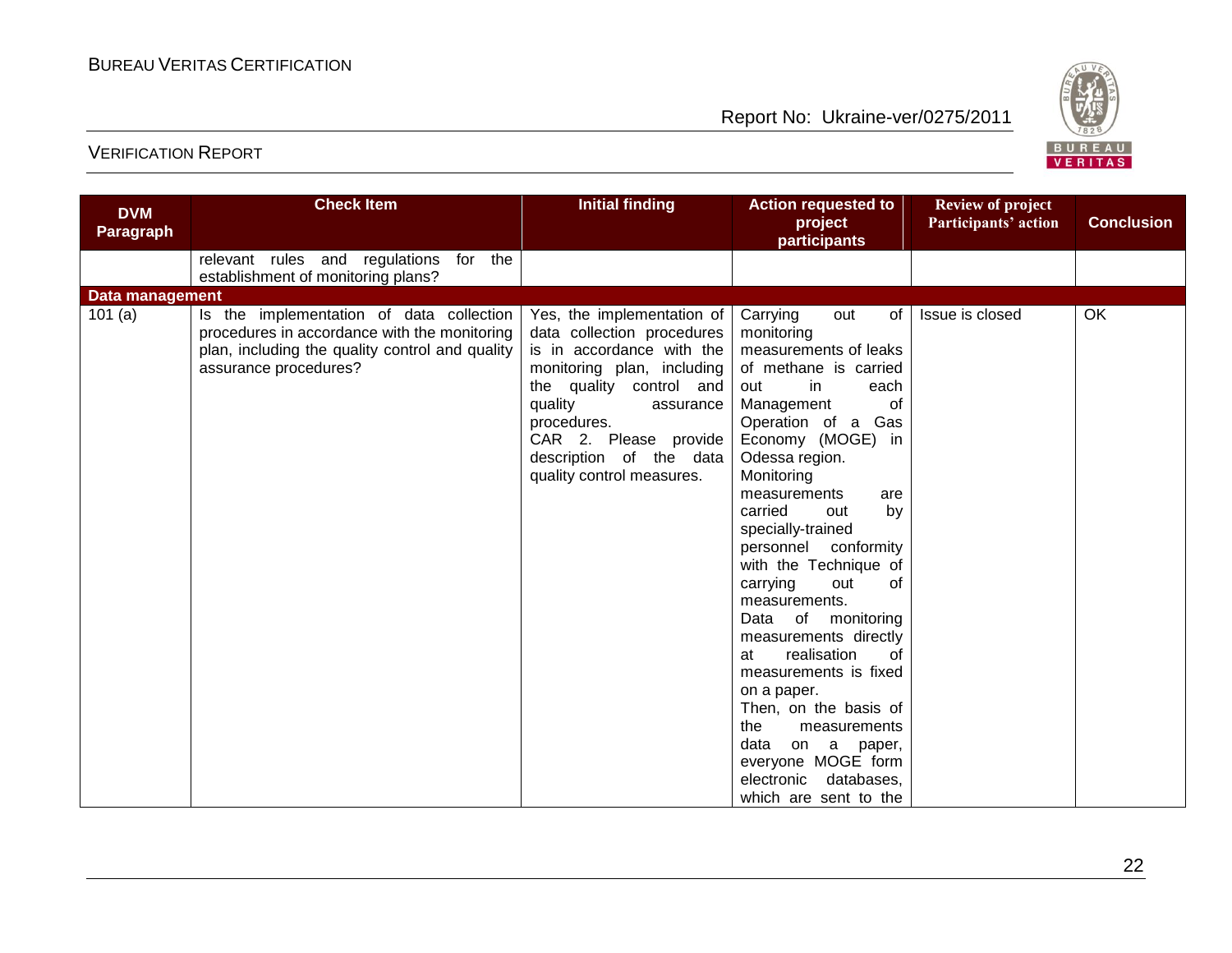

| <b>DVM</b><br><b>Paragraph</b>                                                     | <b>Check Item</b>                                                                                                                 | <b>Initial finding</b>                                                                                                                                                                          | <b>Action requested to</b><br>project<br>participants                                                                                          | <b>Review of project</b><br>Participants' action | <b>Conclusion</b> |  |
|------------------------------------------------------------------------------------|-----------------------------------------------------------------------------------------------------------------------------------|-------------------------------------------------------------------------------------------------------------------------------------------------------------------------------------------------|------------------------------------------------------------------------------------------------------------------------------------------------|--------------------------------------------------|-------------------|--|
|                                                                                    |                                                                                                                                   |                                                                                                                                                                                                 | office.<br>The<br>central<br>Office collect<br>Central<br>in<br>uniform<br>data<br>a<br>database of monitoring<br>of<br>measurements<br>leaks. |                                                  |                   |  |
| 101(b)                                                                             | Is the function of the monitoring equipment,<br>including its calibration status, is in order?                                    | Yes, the function of the<br>monitoring<br>equipment,<br>its calibration<br>including<br>status is in order.                                                                                     | N/a                                                                                                                                            | N/a                                              | OK                |  |
| 101(c)                                                                             | Are the evidence and records used for the<br>monitoring<br>maintained<br>in a traceable<br>manner?                                | Yes, the<br>evidence<br>and<br>the<br>records<br>used<br>for<br>monitoring are maintained<br>in a traceable manner                                                                              | N/a                                                                                                                                            | N/a                                              | OK                |  |
| $101$ (d)                                                                          | Is the data collection and management<br>system for the project in accordance with the<br>monitoring plan?                        | Yes, the data collection<br>and<br>management system<br>is in<br>the<br>project<br>for<br>accordance with the<br>monitoring plan<br>CL 1. Please check the<br>spelling in the MR version<br>01. | Spelling was checked<br>and corrected in the<br>MR version 02.                                                                                 | Issue is closed.                                 | OK                |  |
| Verification regarding programs of activities (additional elements for assessment) |                                                                                                                                   |                                                                                                                                                                                                 |                                                                                                                                                |                                                  |                   |  |
| 102                                                                                | Is any JPA that has not been added to the JI $\vert$<br>PoA not verified?                                                         | N/a                                                                                                                                                                                             | N/a                                                                                                                                            | N/a                                              | N/a               |  |
| 103                                                                                | Is the verification based on the monitoring<br>reports of all JPAs to be verified?                                                | N/a                                                                                                                                                                                             | N/a                                                                                                                                            | N/a                                              | N/a               |  |
| 103                                                                                | Does the verification ensure the accuracy<br>conservativeness of the<br>emission<br>and<br>reductions or enhancements of removals | N/a                                                                                                                                                                                             | N/a                                                                                                                                            | N/a                                              | N/a               |  |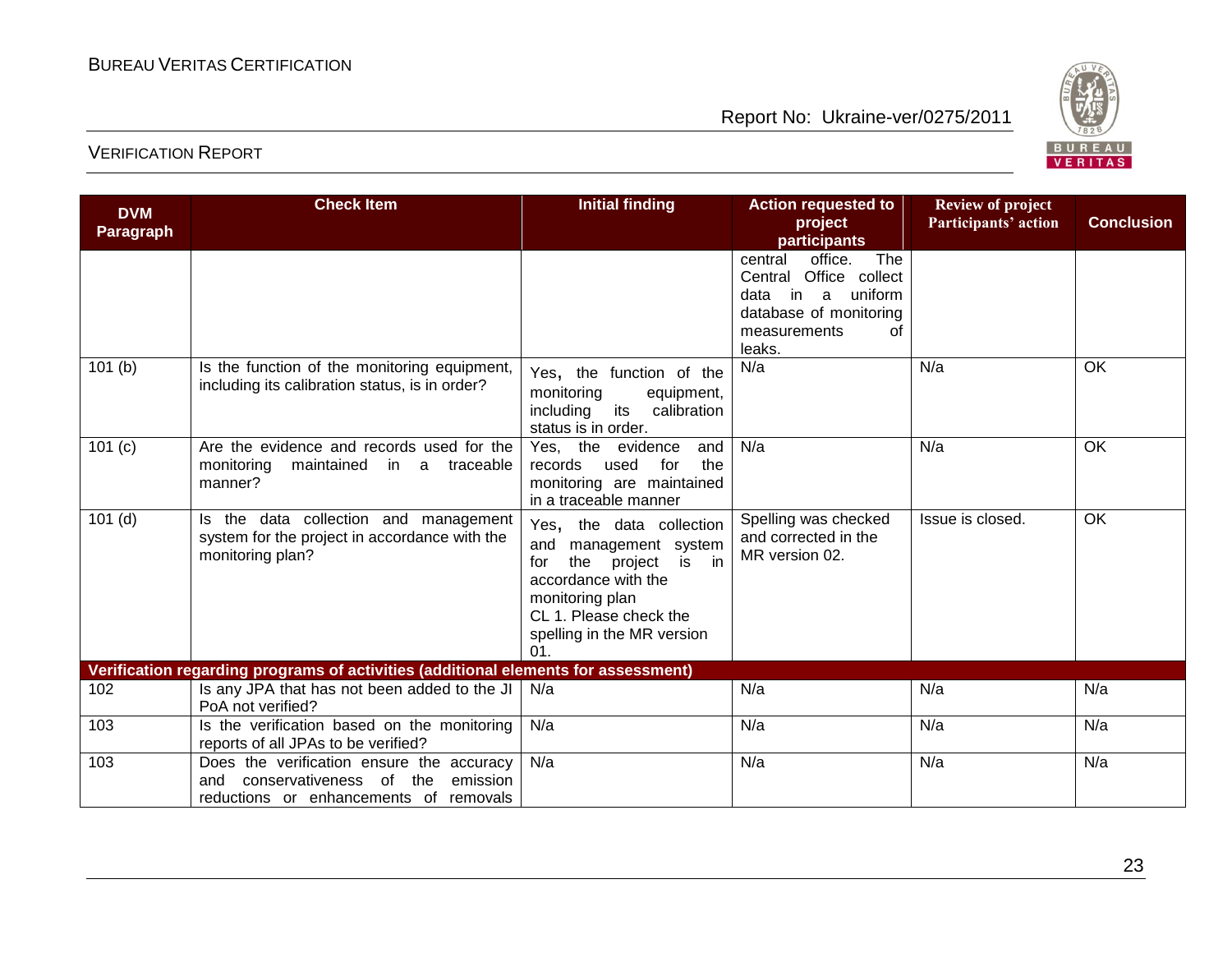

| <b>DVM</b><br><b>Paragraph</b> | <b>Check Item</b>                                                                                                                                                                                                                                                                                                                                                                                                                                                                                                                                                                                                                                                                                                                                                                                                                                                                                | <b>Initial finding</b> | <b>Action requested to</b><br>project<br>participants | <b>Review of project</b><br>Participants' action | <b>Conclusion</b> |
|--------------------------------|--------------------------------------------------------------------------------------------------------------------------------------------------------------------------------------------------------------------------------------------------------------------------------------------------------------------------------------------------------------------------------------------------------------------------------------------------------------------------------------------------------------------------------------------------------------------------------------------------------------------------------------------------------------------------------------------------------------------------------------------------------------------------------------------------------------------------------------------------------------------------------------------------|------------------------|-------------------------------------------------------|--------------------------------------------------|-------------------|
|                                | generated by each JPA?                                                                                                                                                                                                                                                                                                                                                                                                                                                                                                                                                                                                                                                                                                                                                                                                                                                                           |                        |                                                       |                                                  |                   |
| 104                            | Does the monitoring period not overlap with<br>previous monitoring periods?                                                                                                                                                                                                                                                                                                                                                                                                                                                                                                                                                                                                                                                                                                                                                                                                                      | N/a                    | N/a                                                   | N/a                                              | N/a               |
| 105                            | If the AIE learns of an erroneously included<br>JPA, has the AIE informed the JISC of its<br>findings in writing?                                                                                                                                                                                                                                                                                                                                                                                                                                                                                                                                                                                                                                                                                                                                                                                | N/a                    | N/a                                                   | N/a                                              | N/a               |
|                                | Applicable to sample-based approach only                                                                                                                                                                                                                                                                                                                                                                                                                                                                                                                                                                                                                                                                                                                                                                                                                                                         |                        |                                                       |                                                  |                   |
| 106                            | Does the sampling plan prepared by the AIE:<br>(a) Describe its sample selection, taking into<br>account that:<br>(i) For each verification that uses a sample-<br>based approach, the sample selection shall<br>be sufficiently representative of the JPAs in<br>the JI PoA such extrapolation to all JPAs<br>identified for that verification is reasonable,<br>taking into account differences among the<br>characteristics of JPAs, such as:<br>- The types of JPAs;<br>The complexity of the applicable<br>technologies and/or measures used;<br>- The geographical location of each JPA;<br>- The amounts of expected emission<br>reductions of the JPAs being verified;<br>- The number of JPAs for which emission<br>reductions are being verified;<br>- The length of monitoring periods of the<br>JPAs being verified; and<br>The samples selected for prior<br>verifications, if any? | N/a                    | N/a                                                   | N/a                                              | N/a               |
| 107                            | Is the sampling plan ready for publication                                                                                                                                                                                                                                                                                                                                                                                                                                                                                                                                                                                                                                                                                                                                                                                                                                                       | N/a                    | N/a                                                   | N/a                                              | N/a               |
|                                | through the secretariat along with the                                                                                                                                                                                                                                                                                                                                                                                                                                                                                                                                                                                                                                                                                                                                                                                                                                                           |                        |                                                       |                                                  |                   |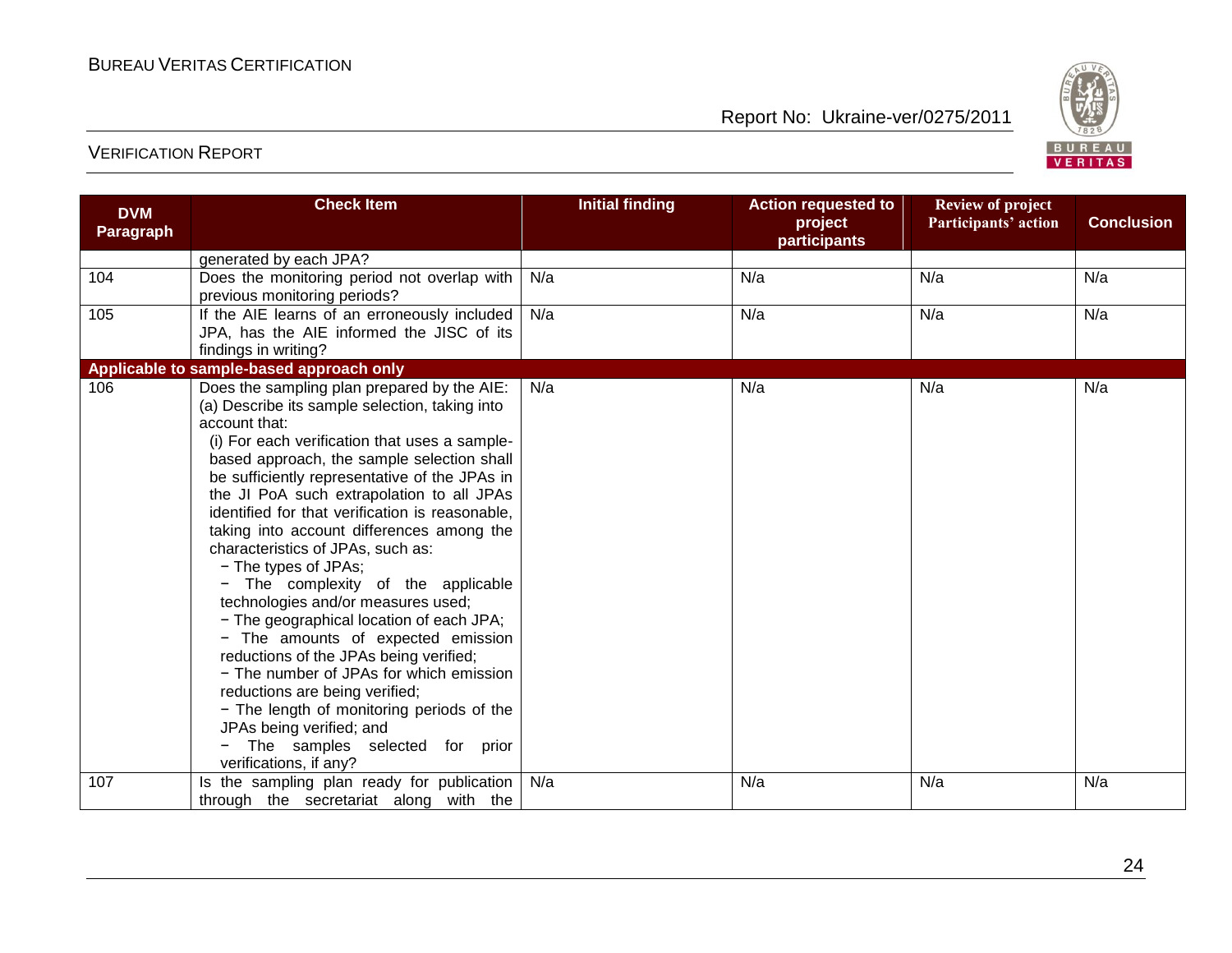

| <b>DVM</b><br><b>Paragraph</b> | <b>Check Item</b>                                                                                                                                                                                                                                                                                                                                                            | Initial finding | <b>Action requested to</b><br>project<br><b>participants</b> | <b>Review of project</b><br>Participants' action | <b>Conclusion</b> |
|--------------------------------|------------------------------------------------------------------------------------------------------------------------------------------------------------------------------------------------------------------------------------------------------------------------------------------------------------------------------------------------------------------------------|-----------------|--------------------------------------------------------------|--------------------------------------------------|-------------------|
|                                | verification<br>supporting<br>and<br>report<br>documentation?                                                                                                                                                                                                                                                                                                                |                 |                                                              |                                                  |                   |
| 108                            | Has the AIE made site inspections of at least<br>the square root of the number of total JPAs,<br>rounded to the upper whole number? If the<br>AIE makes no site inspections or fewer site<br>inspections than the square root of the<br>number of total JPAs, rounded to the upper<br>whole number, then does the AIE provide a<br>reasonable explanation and justification? | N/a             | N/a                                                          | N/a                                              | N/a               |
| 109                            | Is the sampling plan available for submission<br>to the secretariat for the JISC.s ex ante<br>assessment? (Optional)                                                                                                                                                                                                                                                         | N/a             | N/a                                                          | N/a                                              | N/a               |
| 110                            | If the AIE learns of a fraudulently included<br>JPA, a fraudulently monitored JPA or an<br>inflated number of emission reductions<br>claimed in a JI PoA, has the AIE informed the<br>JISC of the fraud in writing?                                                                                                                                                          | N/a             | N/a                                                          | N/a                                              | N/a               |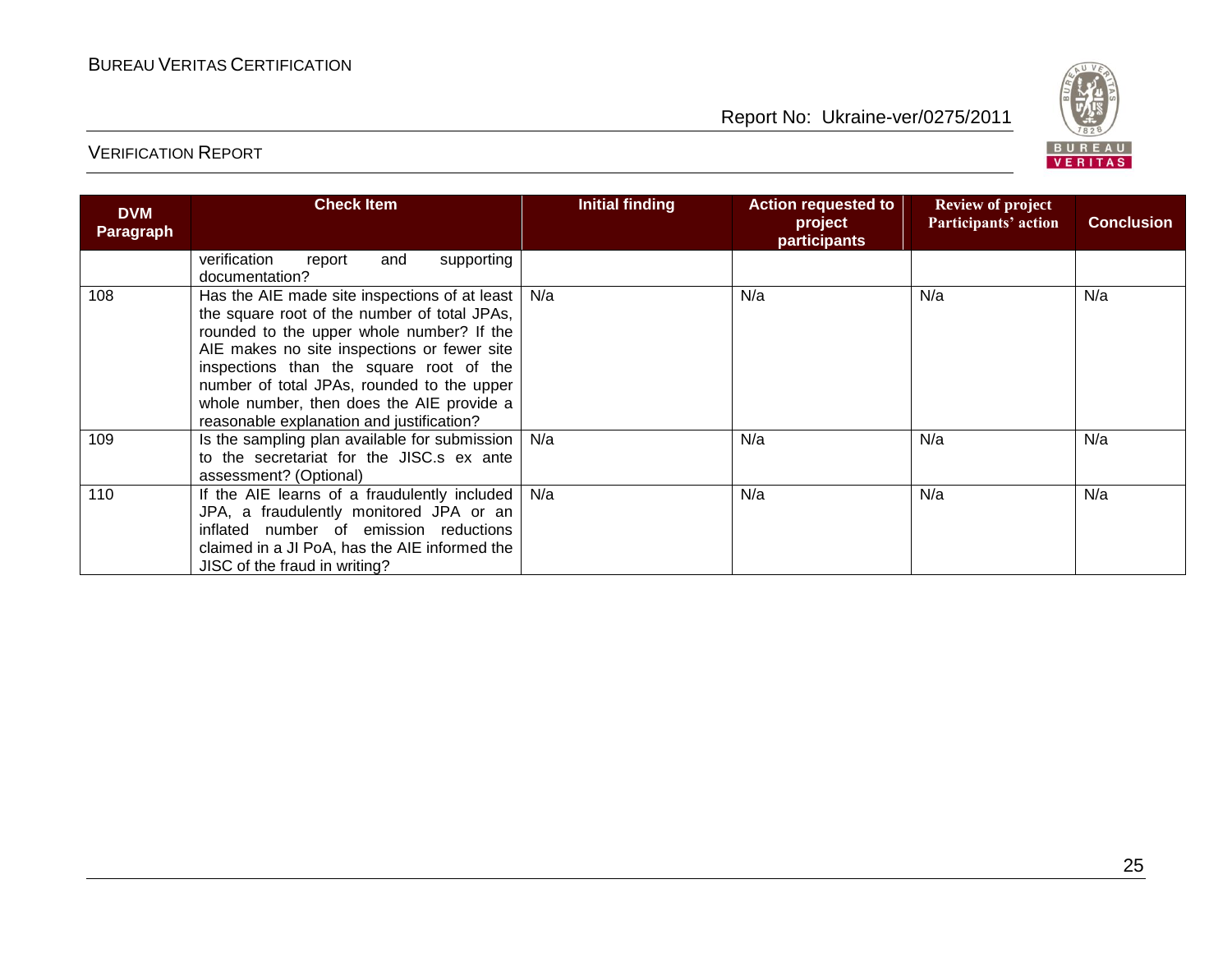

#### VERIFICATION REPORT

#### APPENDIX B: VERIFICATION TEAM

The verification team consists of the following personnel:

#### **Oleg Skoblyk, Specialist (Power Management)**

Team Leader, Climate Change Lead Verifier Bureau Veritas Ukraine HSE Department Project Manager.

Oleg Skoblyk has graduated from National Technical University of Ukraine "Kyiv Polytechnic University" with specialty Power Management. He has successfully completed IRCA registered Lead Auditor Training Course for Environment Management Systems and Quality Management Systems. Oleg Skoblyk has undergone intensive training on Clean Development Mechanism /Joint Implementation and he is involved in the determination/verification of 29 JI projects.

#### **Kateryna Zinevych, M.Sci. (environmental science)**

Team Member, Climate Change Lead Verifier Bureau Veritas Ukraine Health, Safety and Environment Department Project Manager

Kateryna Zinevych has graduated from National University of Kyiv -Mohyla Academy with the Master Degree in Environmental Science. She has experience at working in a professional position (an alytics) involving the exercise of judgment, problem solving and communication with other professional and managerial personnel as well as customers and other interested parties at analytical centre "Dergzovnishinform" and "Burea Veritas Ukraine" LLC. She has successfully completed IRCA registered Lead Auditor Training Course for Environment Management Systems and Quality Management Systems. She has successfully completed Climate Change Verifier Training Course and she participated as verifier in the determ ination/verification of 26 JI projects.